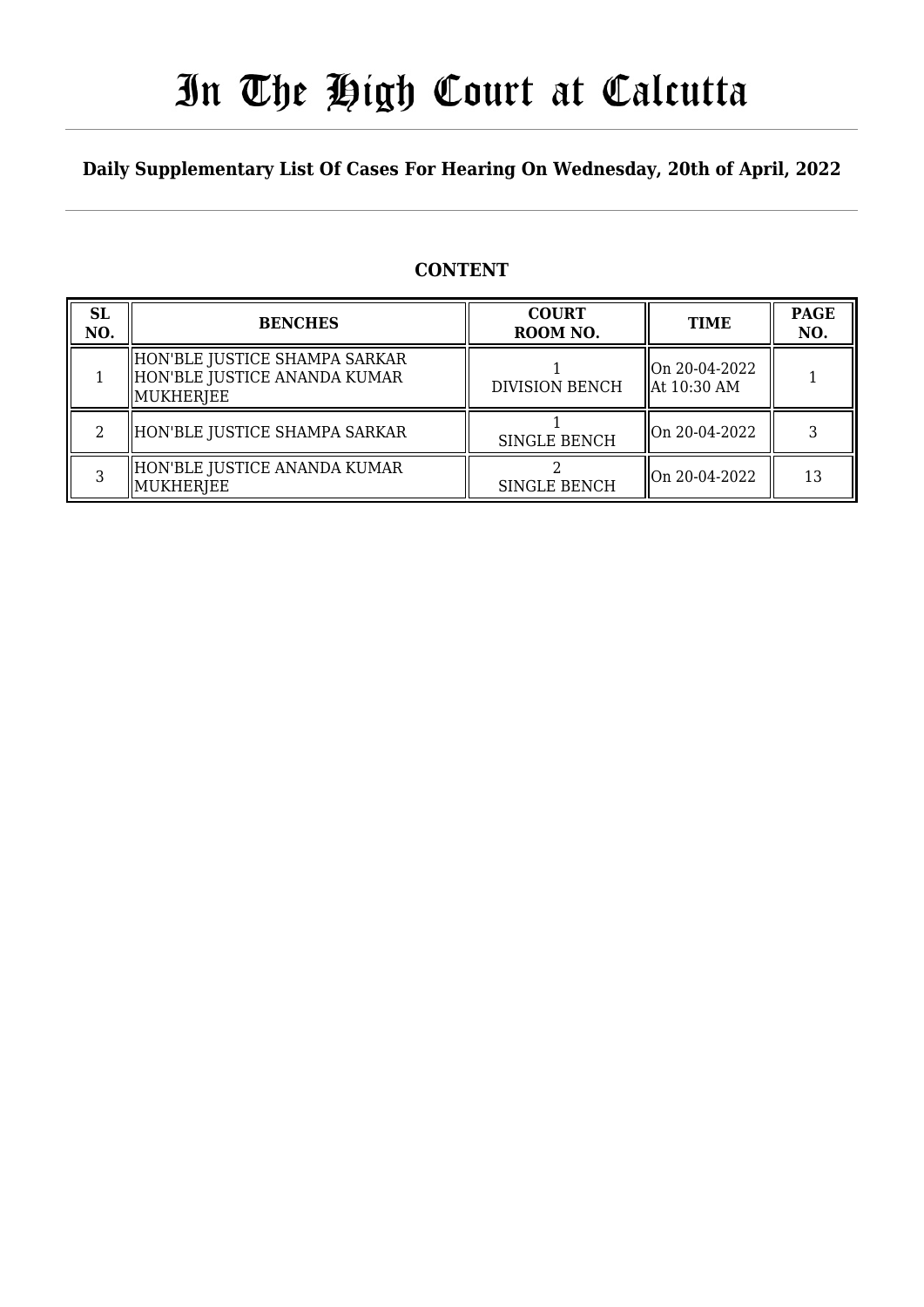

## Calcutta High Court **In The Circuit Bench at Port Blair Appellate Side**

**DAILY CAUSELIST**

**For Wednesday The 20th April 2022**

**COURT NO. 1**

**DIVISION BENCH (DB)**

**AT 10:30 AM**

#### **HON'BLE JUSTICE SHAMPA SARKAR HON'BLE JUSTICE ANANDA KUMAR MUKHERJEE**

|   |                            | <b>SPECIALLY FIXED MATTERS</b>                                                      |                                                    |                                     |
|---|----------------------------|-------------------------------------------------------------------------------------|----------------------------------------------------|-------------------------------------|
| 1 | CRA/8/2021                 | <b>SURESH TIRKEY</b><br>VS.<br>THE STATE                                            | <b>G.BINNU KUMAR</b>                               | <b>RAMENDU</b><br>AGARWAL, A.S.ZINU |
|   | wt2 CRM/9/2021             | <b>SURESH TIRKEY</b><br><b>VS</b><br>THE STATE                                      | <b>G.BINNU KUMAR</b>                               |                                     |
|   |                            | <b>APPLICATION</b>                                                                  |                                                    |                                     |
| 3 | FAT/3/2021                 | <b>U.V.ANUMOD</b><br><b>VS</b><br>T.RAJITHA KUMARI                                  | K.M.B.JAYAPAL                                      |                                     |
| 4 | MAT/2/2022                 | R. PANEER SELVAM<br><b>VS</b><br>THE CHAIRMAN, PORT<br>MANAGEMENT BOARD AND<br>ORS. | <b>ARUL PRASANTH</b>                               |                                     |
|   | IA NO: CAN/1/2022          |                                                                                     |                                                    |                                     |
|   |                            | <b>FOR HEARING</b>                                                                  |                                                    |                                     |
| 5 | CRA/2/2020<br>(11.00 A.M.) | SHYAMA KANTO BISWAS<br><b>VS</b><br>THE STATE                                       | <b>ANJILI NAG</b>                                  | A.S.ZINU                            |
| 6 | MA/34/2020                 | THE LIEUTENANT<br><b>GOVERNOR AND ORS.</b><br><b>VS</b><br>CAPT. ALAGURAJ AND ORS.  | <b>SHATADRU</b><br>CHAKRABORTY,<br>RAMENDU AGARWAL | ANJILI NAG, TULSI<br>LALL           |
|   | IA NO: CAN/1/2021          |                                                                                     |                                                    |                                     |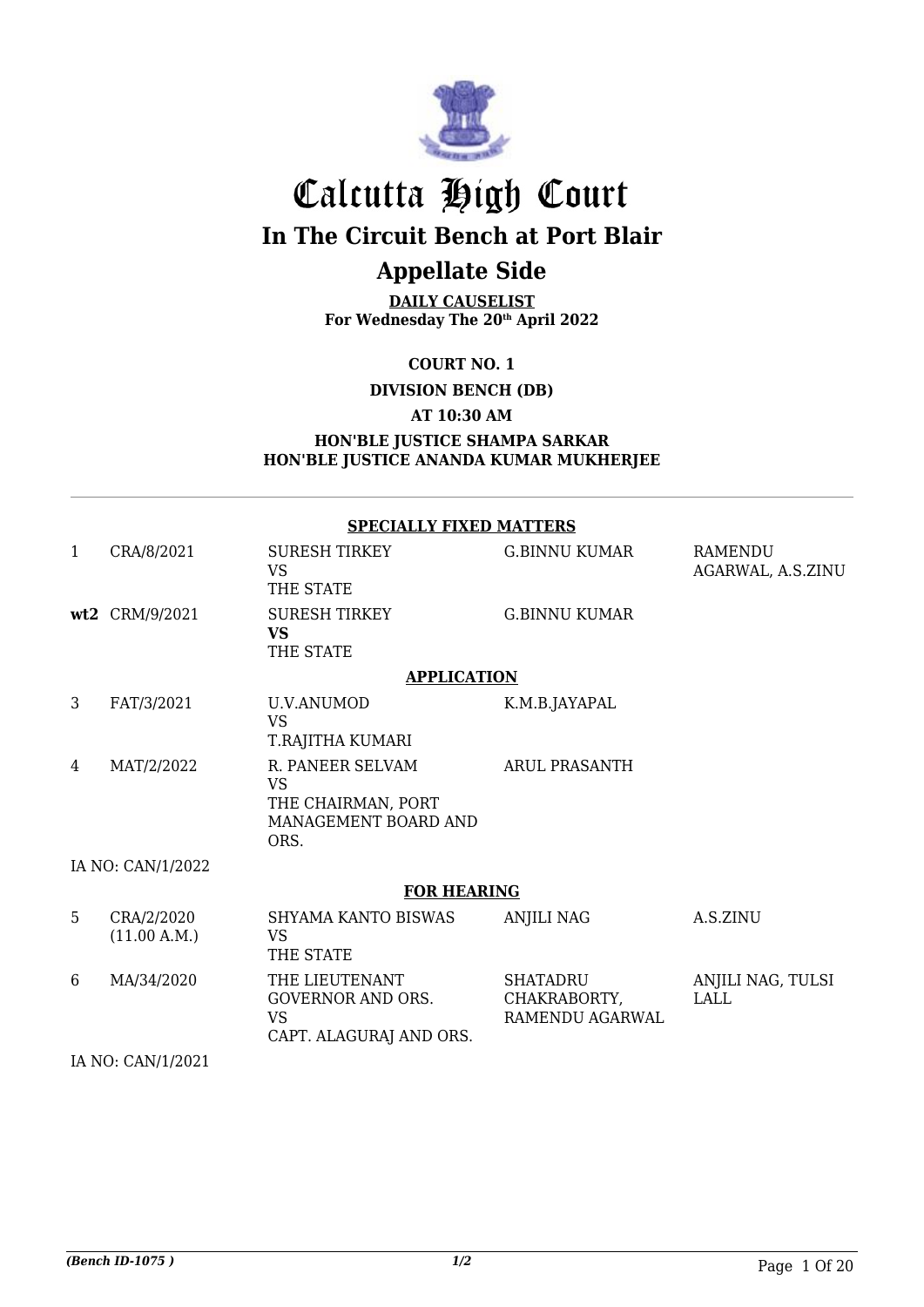| 7 | MA/5/2021         | THESLEEMA M.K.<br>VS<br>ANDAMAN AND NICOBAR<br>ADMINISTRATION AND<br>ORS. | N.A.KHAN                          | <b>SHATADRU</b><br>CHAKRABORTY,<br><b>RAMENDU</b><br>AGARWAL,<br>K.M.B.JAYAPAL |
|---|-------------------|---------------------------------------------------------------------------|-----------------------------------|--------------------------------------------------------------------------------|
|   | IA NO: CAN/1/2021 |                                                                           |                                   |                                                                                |
| 8 | CRA/15/2021       | AMRITO HALDER<br>VS<br>THE STATE                                          | D. ILANGO                         | <b>SUMIT KARMAKAR</b>                                                          |
| 9 | CRA/16/2021       | RITA DHALI<br>VS<br>THE STATE                                             | DEEP CHAIM, KABIR,<br>AJIT PRASAD | <b>SUMIT KARMAKAR</b>                                                          |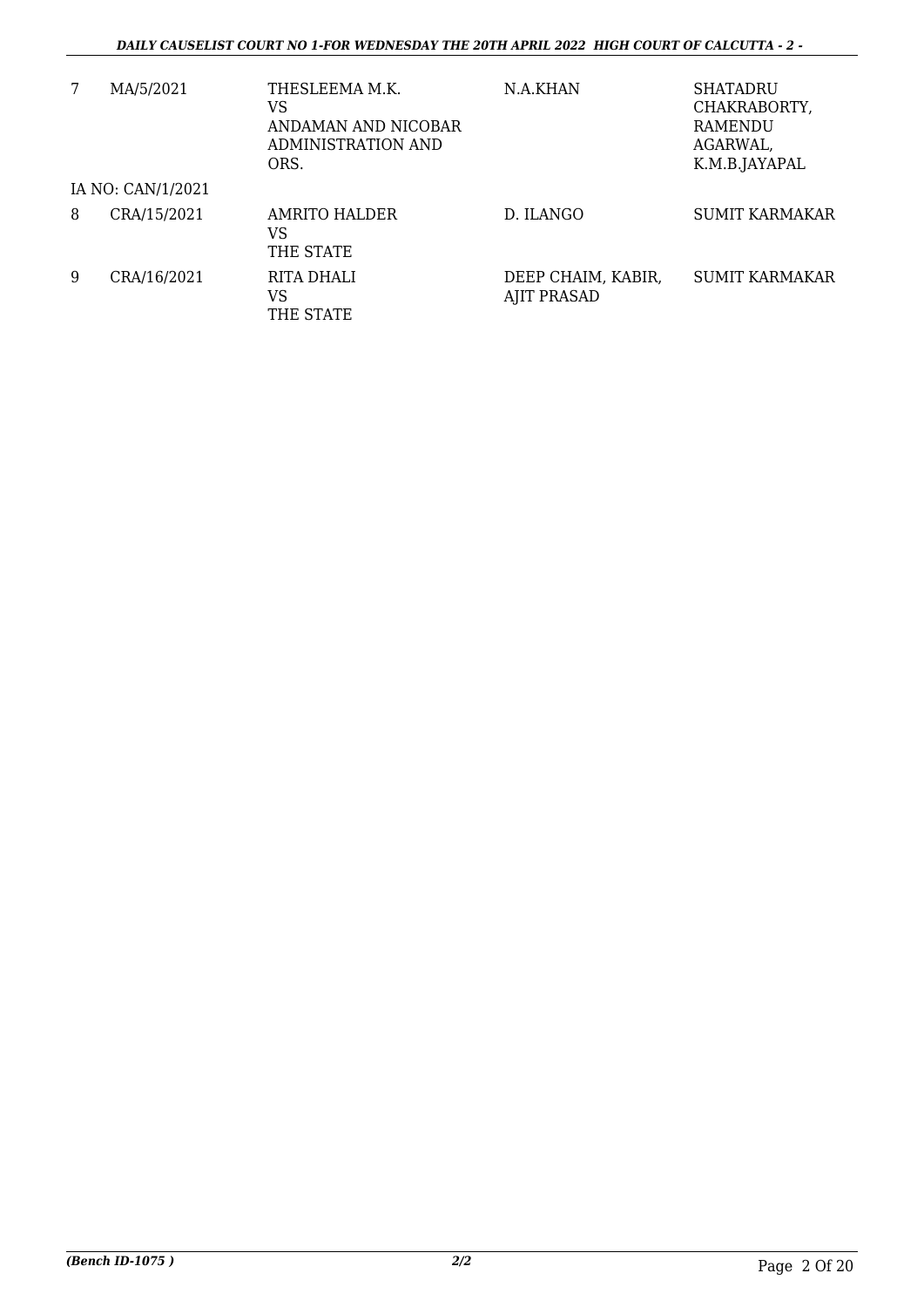

# Calcutta High Court

**In The Circuit Bench at Port Blair**

## **Appellate Side**

**DAILY CAUSELIST For Wednesday The 20th April 2022**

#### **COURT NO. 1**

#### **SINGLE BENCH (SB)**

#### **HON'BLE JUSTICE SHAMPA SARKAR**

|   |                               | <b>SPECIALLY FIXED MATTERS</b>                                                                                                              |                                     |                           |
|---|-------------------------------|---------------------------------------------------------------------------------------------------------------------------------------------|-------------------------------------|---------------------------|
| 1 | WPA/98/2022                   | ANITA MONDAL AND<br><b>ANOTHER</b><br><b>VS</b><br>THE LIEUTENANT<br><b>GOVERNOR AND OTHERS</b>                                             | VEEDUR NARAYAN,<br>M.LALL           |                           |
| 2 | WPA/59/2020                   | G.P.MANI<br><b>VS</b><br>ANDAMAN NICOBAR<br><b>ISLANDS INTEGRATED</b><br><b>DEVELOPMENT</b><br>CORPORATION LIMITED<br>(ANIIDCO) AND ANOTHER | <b>GOPALA BINNU</b><br><b>KUMAR</b> |                           |
|   | IA NO: CAN/1/2022             |                                                                                                                                             |                                     |                           |
| 3 | WPA/173/2021                  | <b>S.VIJAY KUMAR</b><br><b>VS</b><br>THE LIEUTENANT<br><b>GOVERNOR (DISCIPLINARY</b><br><b>AUTHORITY)</b>                                   | <b>GOPALA BINNU</b><br><b>KUMAR</b> | <b>RAMENDU</b><br>AGARWAL |
|   | IA NO: CAN/1/2021, CAN/2/2021 |                                                                                                                                             |                                     |                           |
|   |                               | <b>TO BE MENTIONED</b>                                                                                                                      |                                     |                           |
| 4 | CO/4/2022<br>(WITHOUT FILE)   | UNION OF INDIA AND ORS.<br><b>VS</b><br>ANDAMAN PLANTATION AND<br><b>DEVELOPMENT</b><br><b>CORPORATION PVT LTD</b>                          | RAMENDU AGARWAL                     |                           |
|   |                               | <b>MOTION</b>                                                                                                                               |                                     |                           |
| 5 | WPA/155/2021                  | <b>SEEMA DEVI</b><br><b>VS</b><br>THE ANDAMAN AND<br>NICOBAR ADMINISTRATION<br>AND ANR.                                                     | K.M.B.JAYAPAL                       | RAMENDU<br>AGARWAL        |
| 6 | WPA/268/2021                  | K. SACHAWATI<br><b>VS</b><br>THE ASSISTANT ENGINEER                                                                                         | K.SABIR                             | <b>SALIM MOHAMMED</b>     |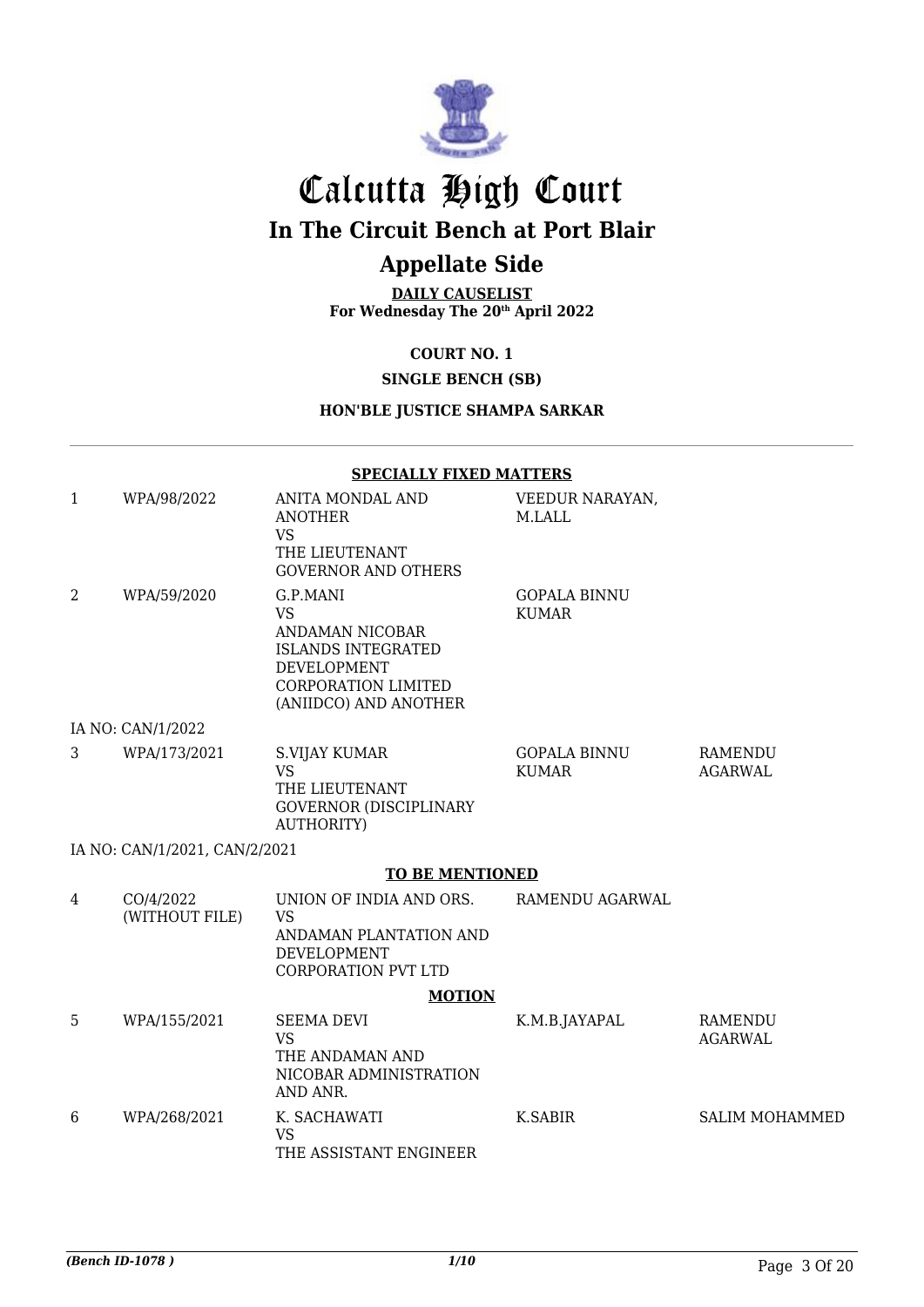| 7  | WPA/269/2021 | K. KANTHAM<br><b>VS</b><br>THE ASSISTANT ENGINEER                                                                                  | K.SABIR                             | <b>RAMENDU</b><br><b>AGARWAL</b>                                    |
|----|--------------|------------------------------------------------------------------------------------------------------------------------------------|-------------------------------------|---------------------------------------------------------------------|
| 8  | WPA/294/2021 | PRAKASH MISTRY<br>VS<br>THE DEPUTY COMMISSIONER<br><b>AND OTHERS</b>                                                               | <b>ANANDA HALDER</b>                | RAMENDU<br><b>AGARWAL</b>                                           |
| 9  | WPA/295/2021 | ANDAMAN AND NICOBAR<br>RAJYA KARMACHARI<br>MAHASANGH AND ANOTHER<br><b>VS</b><br>THE LIEUTENANT<br><b>GOVERNOR AND OTHERS</b>      | <b>GOPALA BINNU</b><br><b>KUMAR</b> | <b>SHATADRU</b><br>CHAKRABORTY,<br><b>RAMENDU</b><br><b>AGARWAL</b> |
| 10 | WPA/301/2021 | <b>GOPAL GANGULI</b><br><b>VS</b><br>THE ELECTION<br>COMMISSIONER FOR UT,                                                          | N.A.KHAN                            |                                                                     |
| 11 | WPA/305/2021 | DAVINDER PAL SINGH<br><b>VS</b><br>THE LIEUTENANT<br><b>GOVERNOR AND OTHERS</b>                                                    | ANJILI NAG, SHIPRA<br><b>MANDAL</b> | <b>SHATADRU</b><br>CHAKRABORTY,<br>A.S.ZINU                         |
| 12 | WPA/315/2021 | SANJEET ROY<br><b>VS</b><br>THE ANDAMAN AND<br>NICOBAR ADMINISTRATION<br><b>AND OTHERS</b>                                         | K.M.B.JAYAPAL                       |                                                                     |
| 13 | WPA/316/2021 | KANAI LALL SARKAR AND<br><b>ANOTHER</b><br><b>VS</b><br>THE UNION TERRITORY OF<br>ANDAMAN AND NICOBAR<br><b>ISLANDS AND OTHERS</b> | K.M.B. JAYAPAL                      |                                                                     |
| 14 | WPA/317/2021 | RAVICHANDRAN<br><b>VS</b><br>THE UNION OF INDIA AND<br><b>OTHERS</b>                                                               | PARDESHIA MUNDA                     |                                                                     |
| 15 | WPA/2/2022   | SANJEET ROY<br><b>VS</b><br>THE ANDAMAN AND<br>NICOBAR ADMINISTRATION                                                              | KMB JAYAPAL, G.MINI                 |                                                                     |
| 16 | WPA/10/2022  | K. JANARDHAN<br><b>VS</b><br>THE DEPUTY COMMISSIONER<br>(EXCISE) AND OTHERS                                                        | ANANDA HALDER                       | <b>SALIM MOHAMMED</b>                                               |
| 17 | WPA/14/2022  | <b>SHAHINA BANO</b><br><b>VS</b><br>THE CHIEF SECRETARY AND<br>ORS.                                                                | <b>GOPALA BINNU</b><br><b>KUMAR</b> |                                                                     |
| 18 | WPA/15/2022  | M. NOKRAJ<br><b>VS</b><br>THE UNION OF INDIA AND<br><b>OTHERS</b>                                                                  | RAKESH KUMAR                        | <b>SALIM MOHAMMED</b>                                               |
| 19 | WPA/16/2022  | K.R.SURESH KUMAR<br><b>VS</b><br>THE LIEUTENANT<br><b>GOVERNOR AND OTHERS</b>                                                      | V.D. SIVABALAN                      | <b>SALIM MOHAMMED</b>                                               |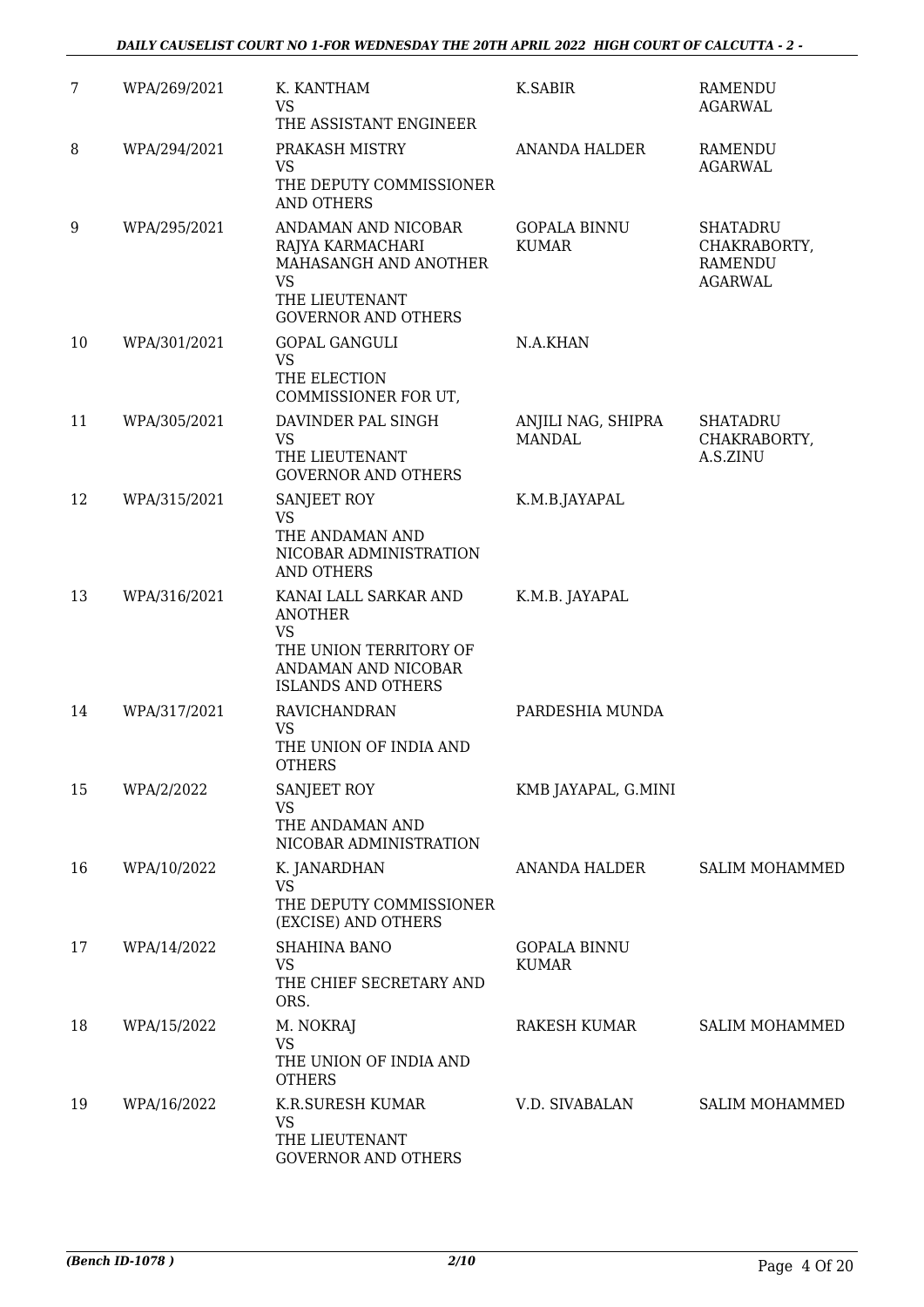| 20   | WPA/17/2022      | <b>ANIL BAIDYA</b><br><b>VS</b><br>THE EXECUTIVE ENGINEER<br>AND OTHERS                                    | <b>ANANDA HALDER</b> | SALIM MOHAMMED,<br><b>SUDARSAN BISWAS</b> |
|------|------------------|------------------------------------------------------------------------------------------------------------|----------------------|-------------------------------------------|
| 21   | WPA/28/2022      | THE CANARA BANK<br>VS.<br>THE SUB-REGISTRAR AND<br><b>ANOTHER</b>                                          | <b>ANJILI NAG</b>    | SALIM MOHAMMED                            |
| 22   | WPA/29/2022      | UPEN CHANDRA BISWAS<br><b>VS</b><br>THE ADMINISTRATION AND<br>NICOBAR ADMINISTRATION<br>AND OTHERS         | K.M.B.JAYAPAL        |                                           |
| wt23 | WPA/30/2022      | MANJULA DEVI<br><b>VS</b><br>THE ANDAMAN AND<br>NICOBAR ADMINISTRATION<br><b>AND OTHERS</b>                | K.M.B. JAYAPAL       |                                           |
|      | wt24 WPA/31/2022 | <b>SASHI KALA</b><br><b>VS</b><br>THE ANDAMAN AND<br>NICOBAR ADMINISTRATION<br><b>AND OTHERS</b>           | K.M.B. JAYAPAL       |                                           |
| wt25 | WPA/32/2022      | NIRMALA DEVI ALIAS<br>NIRMALA LALL<br><b>VS</b><br>THE ANDAMAN AND<br>NICOBAR ADMINISTRATION<br>AND OTHERS | K.M.B.JAYAPAL        |                                           |
| wt26 | WPA/33/2022      | SACHIN CHANDRA BISWAS<br><b>VS</b><br>THE ANDAMAN AND<br>NICOBAR ADMINISTRTION<br><b>AND OTHERS</b>        | K.M.B. JAYAPAL       |                                           |
| wt27 | WPA/34/2022      | PRAVEEN CHANDRA BISWAS<br>VS.<br>THE ANDAMAN AND<br>NICOBAR ADMINISTRATION<br><b>AND OTHERS</b>            | K.M.B.JAYAPAL        |                                           |
| wt28 | WPA/35/2022      | <b>SURILLA DEVI</b><br><b>VS</b><br>THE ANDAMAN AND<br>NICOBAR ADMINISTRATION<br>AND OTHERS                | K.M.B. JAYAPAL       |                                           |
| wt29 | WPA/36/2022      | ROMILA DEVI<br>VS<br>THE ANDAMAN AND<br>NICOBAR ADMINISTRATION<br><b>AND OTHERS</b>                        | K.M.B.JAYAPAL        |                                           |
| wt30 | WPA/46/2022      | <b>SARMILA DEVI</b><br><b>VS</b><br>THE ANDAMAN AND<br>NICOBAR ADMINISTRATION<br>AND OTHERS                | KMB JAYAPAL          |                                           |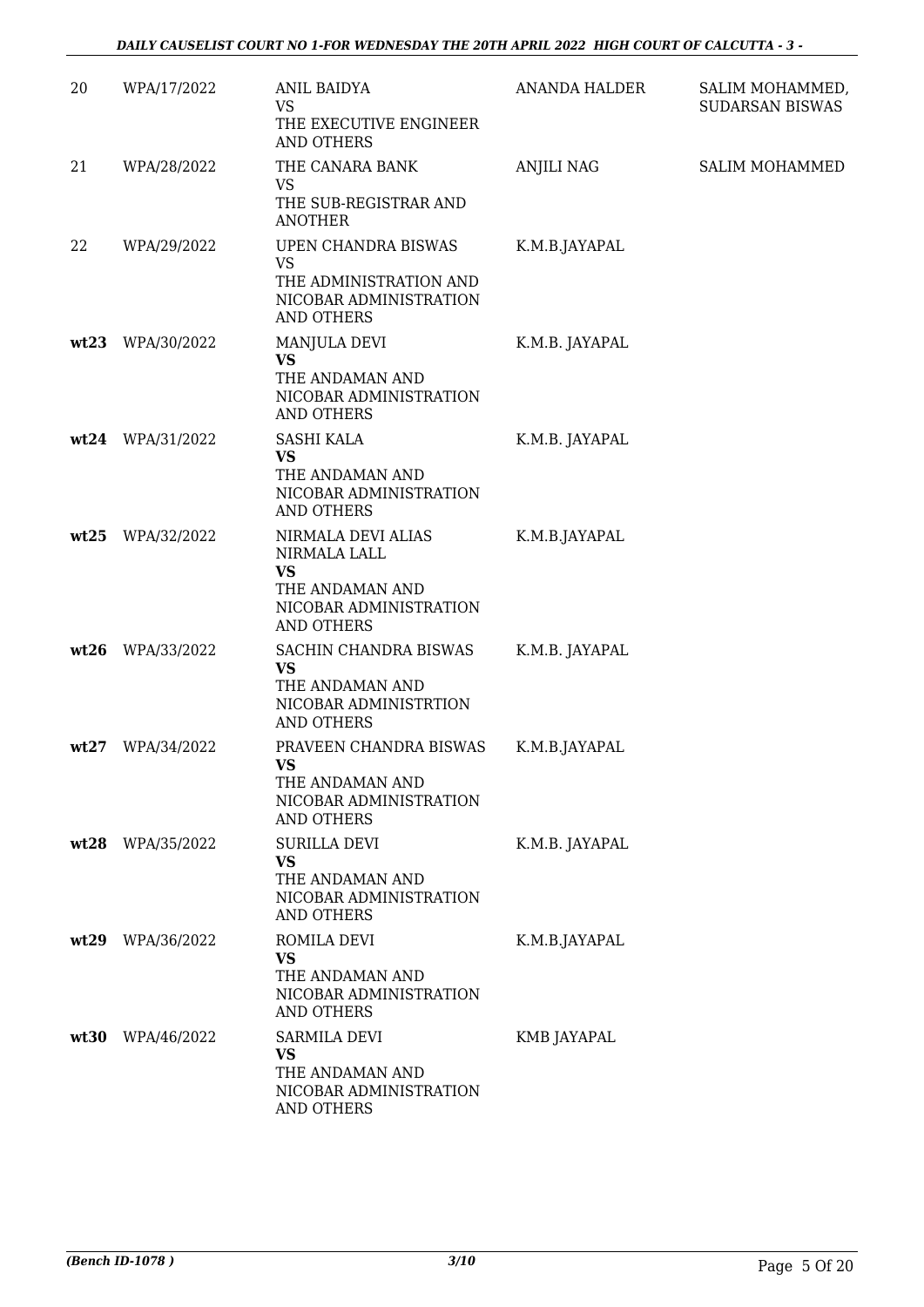|    | wt31 WPA/47/2022 | NAVEEN CHANDRA BISWAS<br><b>VS</b><br>THE ANDAMAN AND<br>NICOBAR ADMINISTRATION<br><b>AND OTHERS</b>                                                | <b>KMB JAYAPAL</b>                  |                                            |
|----|------------------|-----------------------------------------------------------------------------------------------------------------------------------------------------|-------------------------------------|--------------------------------------------|
| 32 | WPA/42/2022      | FATHIMA BIBI<br><b>VS</b><br>THE PORT BLAIR MUNICIPAL<br><b>COUNCIL AND ORS</b>                                                                     | ARANYA SAHA                         | <b>ARUL PRASANTH</b>                       |
| 33 | WPA/45/2022      | RAJESH CHADDA<br><b>VS</b><br>THE SUB REGISTRAR<br>(CAMPBELL BAY) AND ORS.                                                                          | <b>S.N.TEENA HUDSON</b>             |                                            |
| 34 | WPA/50/2022      | <b>SHAKTI DAS</b><br><b>VS</b><br>THE DEPUTY COMMISSIONER<br><b>AND OTHERS</b>                                                                      | ANANDA HALDER                       | SALIM MOHAMMED,<br><b>V.D.SIVABALAN</b>    |
| 35 | WPA/51/2022      | PRADEEP KUJUR<br><b>VS</b><br>THE DIVISIONAL FOREST<br><b>OFFICER</b>                                                                               | <b>GOPALA BINNU</b><br><b>KUMAR</b> |                                            |
| 36 | WPA/60/2022      | <b>INDERNATH</b><br><b>VS</b><br>THE LIEUTENANT<br><b>GOVERNOR AND OTHERS</b>                                                                       | K.SABIR                             | <b>SALIM MOHAMMED</b>                      |
| 37 | WPA/62/2022      | <b>JAG NARAYAN</b><br><b>VS</b><br>THE ANDAMAN AND<br>NICOBAR ADMINISTRATION<br>AND ORS.                                                            | K.M.B.JAYAPAL                       | <b>SALIM MOHAMMED</b>                      |
| 38 | WPA/63/2022      | THENALIL ABRAHAM<br><b>THOMAS</b><br><b>VS</b><br>THE DEPUTY COMMISSIONER                                                                           | <b>K.SABIR</b>                      | <b>SALIM MOHAMMED</b>                      |
| 39 | WPA/64/2022      | S. SANTOSH KUMAR AND<br><b>OTHERS</b><br><b>VS</b><br>THE LIEUTENANT<br><b>GOVERNOR AND OTHERS</b>                                                  | <b>ANJILI NAG</b>                   | N.A.KHAN                                   |
| 40 | WPA/66/2022      | ANDAMAN AND NICOBAR<br><b>COOPERATIVE WORKERS</b><br><b>UNION</b><br><b>VS</b><br>MALABAR COOPERATIVE<br>COCONUT FARMING SOCIETY<br><b>OGRABRAJ</b> | <b>G.BINNU KUMAR</b>                | DEEP CHAIM KABIR,<br><b>S.AJITH PRASAD</b> |
| 41 | WPA/69/2022      | <b>VINITHA KUMARI</b><br>VS<br>THE LIEUTENANT<br><b>GOVERNOR AND ORS.</b>                                                                           | K.M.B.JAYAPAL                       |                                            |
| 42 | WPA/70/2022      | <b>TARAMANI DEVI</b><br><b>VS</b><br>THE ANDAMAN AND<br>NICOBAR ADMINISTRATION<br>AND ANR.                                                          | K.M.B.JAYAPAL                       |                                            |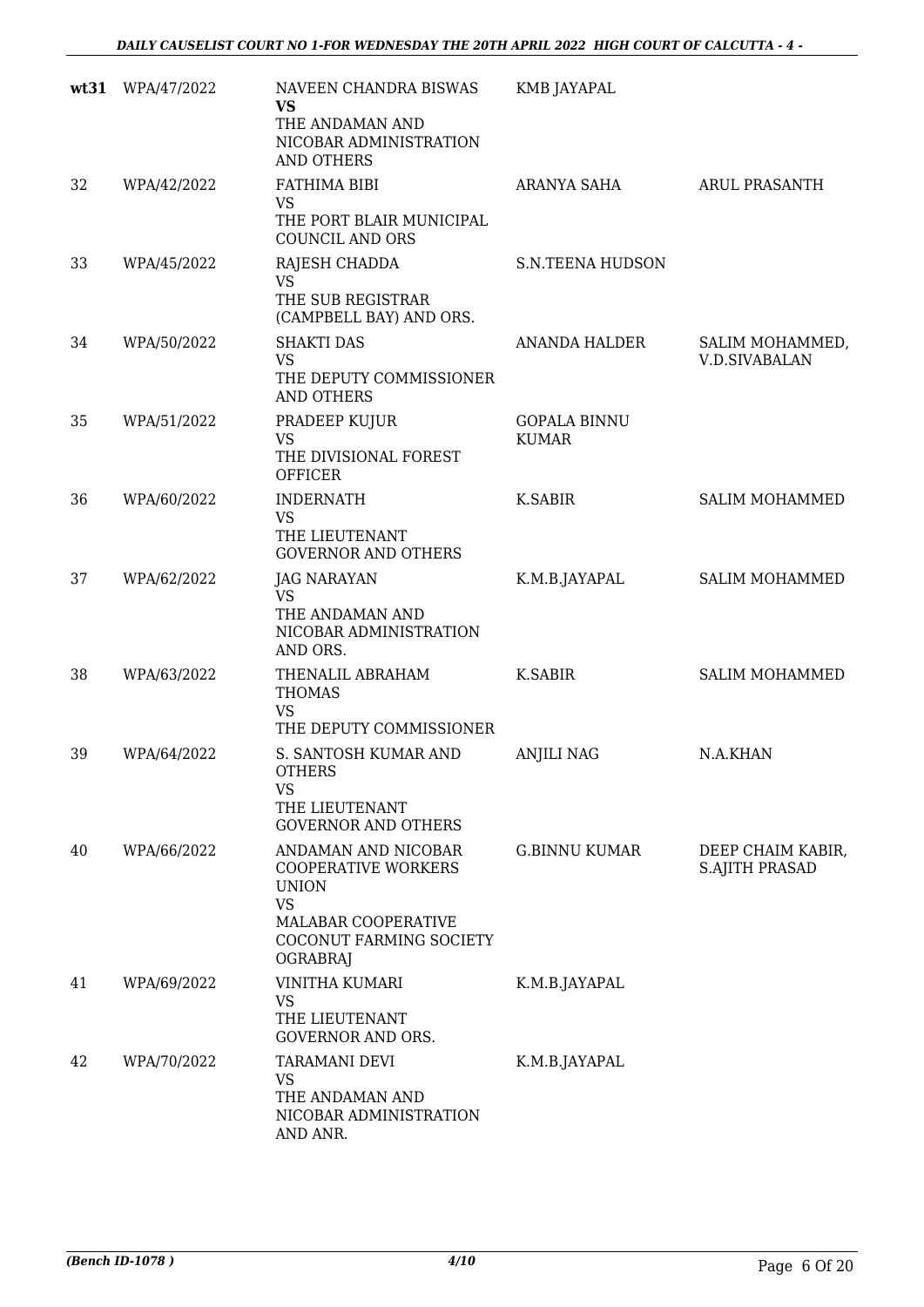| 43 | WPA/71/2022 | MISS KIRAN KUMARI<br>VS<br>THE ANDAMAN AND<br>NICOBAR ADMINISTRATION<br>AND ANR.                                        | K.M.B.JAYAPAL     |                                                                     |
|----|-------------|-------------------------------------------------------------------------------------------------------------------------|-------------------|---------------------------------------------------------------------|
| 44 | WPA/72/2022 | JHIRGA TIRKEY<br>VS                                                                                                     | K.SABIR           |                                                                     |
|    |             | THE DEPUTY COMMISSIONER<br>AND ANR.                                                                                     |                   |                                                                     |
| 45 | WPA/73/2022 | G.PURUSOTHAM<br><b>VS</b><br>THE DEPUTY COMMISSIONER<br>AND ANR.                                                        | K. SABIR          |                                                                     |
| 46 | WPA/75/2022 | M/S HONEY BAR AND<br><b>RESTAURANT</b><br><b>VS</b><br>THE UNION TERRITORY OF<br>ANDAMAN AND NICOBAR<br>ISLAND AND ORS. | K.M.B. JAYAPAL    | <b>SHATADRU</b><br>CHAKRABORTY,<br><b>RAMENDU</b><br><b>AGARWAL</b> |
| 47 | WPA/77/2022 | MANTU MONDAL<br><b>VS</b><br>THE DEPUTY COMMISSIONER                                                                    | K.SABIR           |                                                                     |
| 48 | WPA/78/2022 | <b>JULEE BAIRAGI</b><br>VS<br>THE REGISTRAR (BIRTHS<br>AND DEATHS) AND ANR.                                             | <b>ANJILI NAG</b> |                                                                     |
| 49 | WPA/79/2022 | A. KANNAN<br><b>VS</b><br>THE SUB-<br>DIVISIONALMAGISTRATE                                                              | <b>ANJILI NAG</b> |                                                                     |
| 50 | WPA/80/2022 | <b>PURNIMA</b><br><b>VS</b><br>THE ANDAMAN AND<br>NICOBAR ADMINISTRATION<br>AND ANR.                                    | K.M.B. JAYAPAL    |                                                                     |
| 51 | WPA/81/2022 | ROOFERS HOTELS LIMITED<br>AND ANR.<br><b>VS</b><br>THE DEPUTY<br>COMMISSIONERA AND ORS.                                 | <b>ANJILI NAG</b> |                                                                     |
| 52 | WPA/82/2022 | <b>SASHIKALA</b><br>VS<br>THE ANDAMAN AND<br>NICOBAR ADMINISTRATION<br>AND ANR.                                         | K.M.B.JAYAPAL     |                                                                     |
| 53 | WPA/83/2022 | K. SARAVANAN<br>VS<br>THE LIEUTENANT<br><b>GOVERNOR AND ORS.</b>                                                        | <b>ANJILI NAG</b> |                                                                     |
| 54 | WPA/84/2022 | <b>SULABHA KISHEN</b><br><b>VS</b><br>THE ANDAMAN AND<br>NICOBAR ADMINISTRATION<br>AND ANR.                             | K.M.B. JAYAPAL    |                                                                     |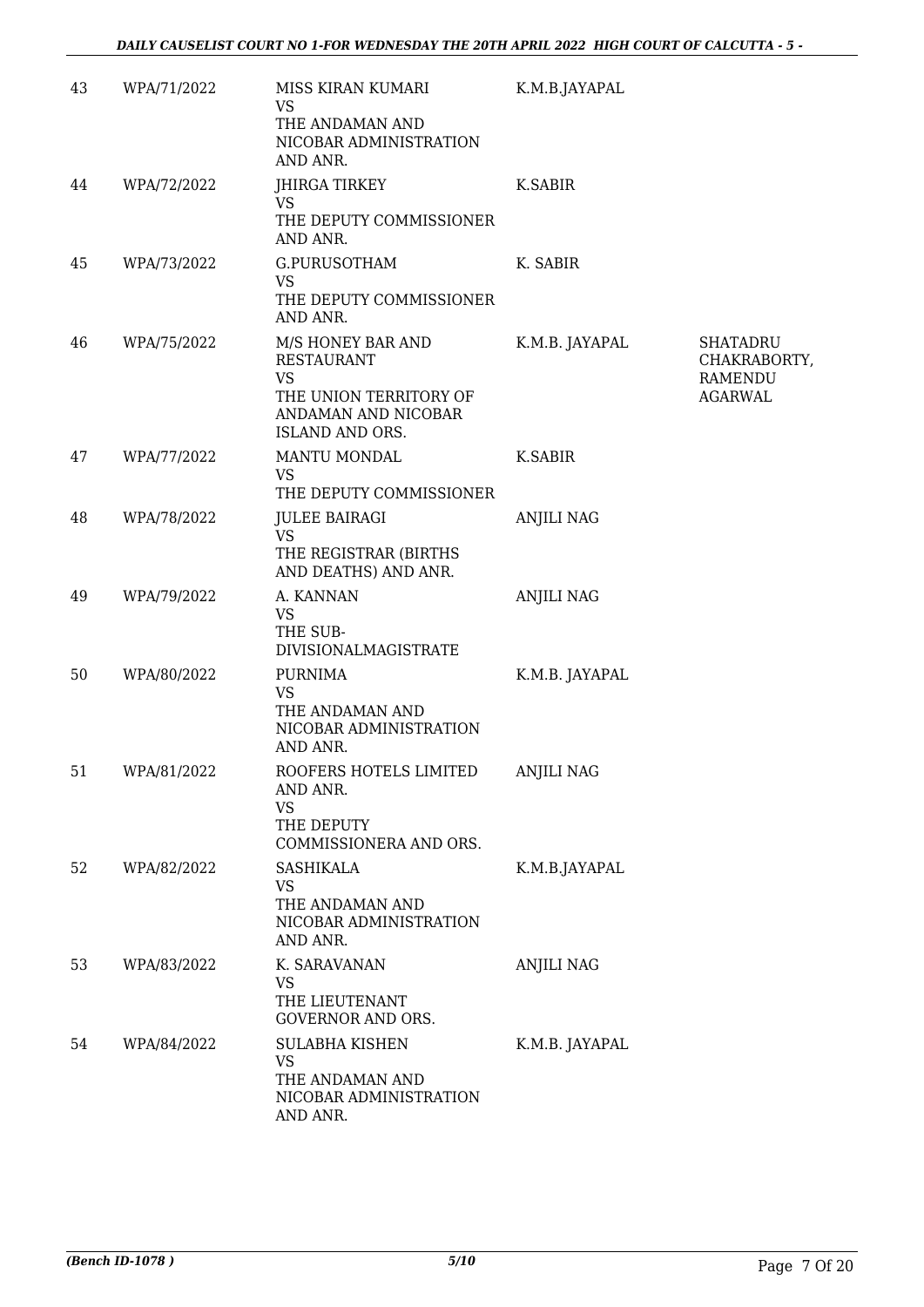| 55   | WPA/85/2022  | <b>VIKAS KISHEN</b><br><b>VS</b><br>THE ANDAMAN AND<br>NICOBAR ADMINISTRATION<br>AND ANR.                     | K.M.B. JAYAPAL        |                                |
|------|--------------|---------------------------------------------------------------------------------------------------------------|-----------------------|--------------------------------|
| 56   | WPA/87/2022  | <b>KHAGAN SIKDER</b><br>VS<br>THE LIEUTENANT<br><b>GOVERNOR AND ORS.</b>                                      | PROHIT MOHAN LAL      |                                |
| 57   | WPA/89/2022  | MOHD. SHAFI AND 10 ORS.<br>VS<br>THE ANDAMAN AND<br>NICOBAR ADMINISTRATION<br>AND ORS.                        | PARDESHIA MUNDA       |                                |
| 58   | WPA/92/2022  | RADHA DEY AND ORS.<br><b>VS</b><br>THE DEPUTY COMMISSIONER<br>AND ANR.                                        | N.A.KHAN              |                                |
| 59   | WPA/93/2022  | RANJITA MISTRY<br><b>VS</b><br>THE DIRECTOR OF HEALTH<br><b>SERVICES AND ANR.</b>                             | N.A.KHAN              |                                |
| 60   | WPA/94/2022  | <b>SANTHA KUMARI</b><br><b>VS</b><br>THE LIEUTENANT<br><b>GOVERNOR AND ORS.</b>                               | MAHESHWAR LALL        |                                |
| 61   | WPA/95/2022  | G. PALANI<br><b>VS</b><br>THE ANDAMAN AND<br>NICOBAR ADMINISTRATION<br>AND ORS.                               | G.MINI                |                                |
| 62   | WPA/96/2022  | T.V.MOHAN<br><b>VS</b><br>THE LIEUTENANT<br><b>GOVERNOR AND ORS.</b>                                          | <b>VEEDUR NARAYAN</b> |                                |
| 63   | WPA/104/2022 | A. PRIYADHARSHAN ALIAS<br><b>DARSAN</b><br><b>VS</b><br>THE ANDAMAN AND<br>NICOBAR ADMINISTRATION<br>AND ORS. | K.M.B. JAYAPAL        |                                |
| 64   | WPA/105/2022 | C. ARMUGAM<br><b>VS</b><br>THE ANDAMAN AND<br>NICOBAR ADMINISTRATION<br>AND ORS.                              | K.M.B. JAYAPAL        |                                |
|      |              | <b>FOR ORDERS</b>                                                                                             |                       |                                |
| 65   | WPA/92/2021  | SHABAB ALI AND ORS.<br>VS<br>THE LIEUTENANT<br><b>GOVERNOR AND ORS.</b>                                       | ANANDA HALDER         | ARUL PRASANTH<br>K.M.B.JAYAPAL |
| wt66 | WPA/313/2018 | SHOBA SINGH<br><b>VS</b><br>THE ANDAMAN AND<br>NICOBAR ADMINISTRATION<br>AND ORS.                             | K.M.B.JAYAPAL         |                                |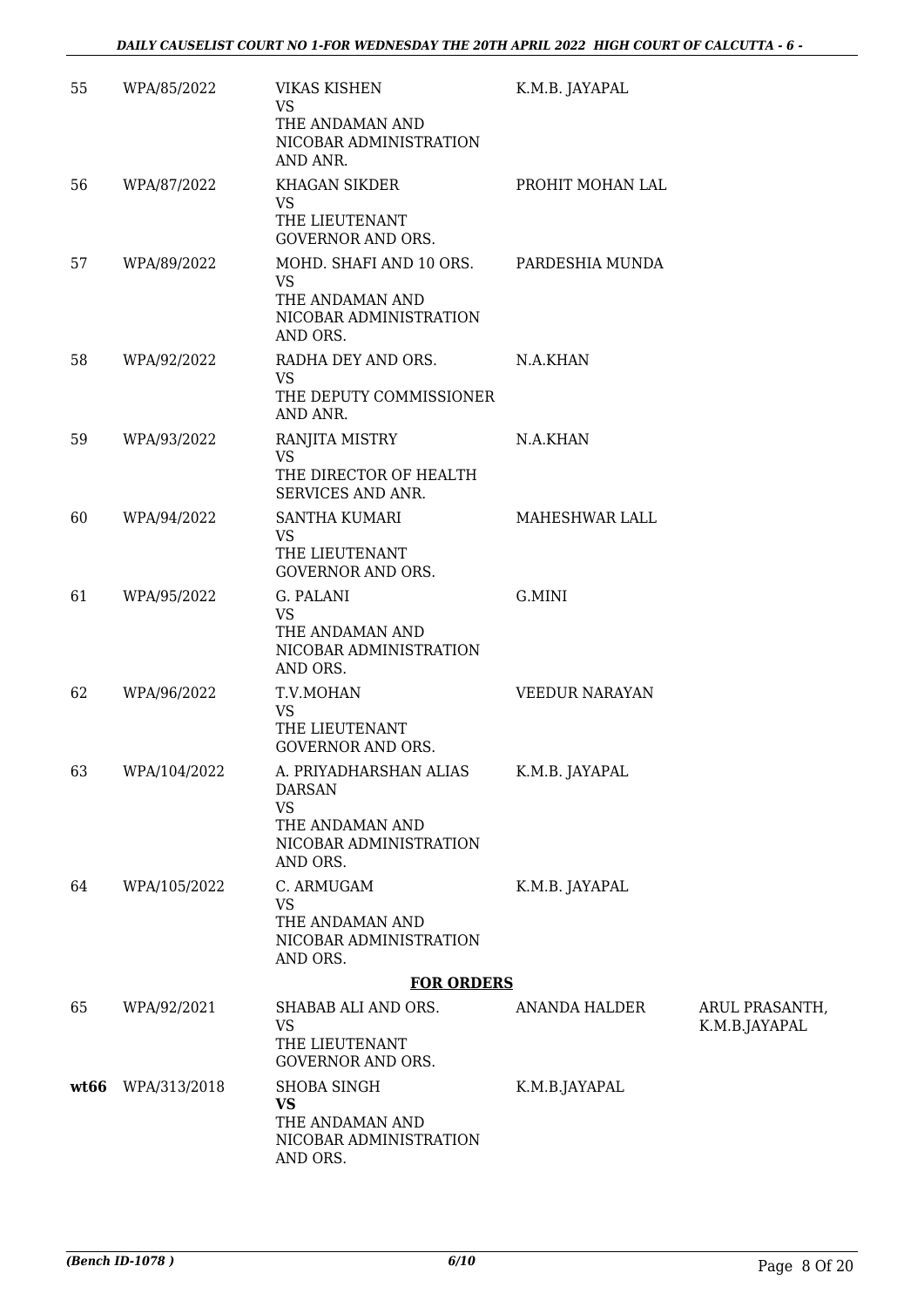| 67 | WPA/192/2021      | CENTRE OF INDIAN TRADE<br><b>UNIONS</b><br><b>VS</b><br>THE LIEUTENANT<br><b>GOVERNOR AND ORS.</b>                   | <b>G.BINNU KUMAR</b>                               | <b>SHATADRU</b><br>CHAKRABORTY,<br><b>RAMENDU</b><br><b>AGARWAL</b> |
|----|-------------------|----------------------------------------------------------------------------------------------------------------------|----------------------------------------------------|---------------------------------------------------------------------|
|    |                   | <b>APPLICATION</b>                                                                                                   |                                                    |                                                                     |
| 68 | AP/13/2021        | MARINE SERVICES PVT. LTD.<br>AND ANR.<br><b>VS</b><br>THE HON'BLE LIEUTENANT<br><b>GOVERNOR AND ANR.</b>             | MOHD. TABRAIZ                                      | <b>SHATADRU</b><br>CHAKRABORTY,<br><b>RAMENDU</b><br><b>AGARWAL</b> |
|    | IA NO: CAN/1/2022 |                                                                                                                      |                                                    |                                                                     |
|    |                   | <b>FOR HEARING</b>                                                                                                   |                                                    |                                                                     |
| 69 | WPA/159/2014      | A.ZAHEED<br><b>VS</b><br>THE ANDAMAN AND<br>NICOBAR ADMINISTRATION<br>AND ORS.                                       | K.M.B.JAYAPAL,<br>G.MINI                           | <b>ARUL PRASANTH</b>                                                |
| 70 | WPA/9/2018        | P.SUNDARA RAO<br><b>VS</b><br>THE LIEUTENANT<br><b>GOVERNOR AND ORS.</b>                                             | <b>GOPALA BINNU</b><br><b>KUMAR</b>                | <b>SHATADRU</b><br>CHAKRABORTY,<br><b>RAMENDU</b><br><b>AGARWAL</b> |
| 71 | WPA/236/2018      | <b>EXECUTIVE ENGINEER,</b><br>CONSTRUCTION DIVISION-II,<br><b>APWD</b><br><b>VS</b><br>S. PRABHAKARAN AND ORS.       | <b>SHATADRU</b><br>CHAKRABORTY,<br>RAMENDU AGARWAL | <b>GOPALA BINNU</b><br><b>KUMAR</b>                                 |
| 72 | WPA/173/2019      | <b>SHRI BIRSA KINDO</b><br><b>VS</b><br>THE DIVISIONAL FOREST<br>OFFICER, MAYABUNDER                                 | <b>GOPALA BINU KUMAR</b>                           | <b>SHATADRU</b><br>CHAKRABORTY,<br><b>RAMENDU</b><br><b>AGARWAL</b> |
| 73 | WPA/206/2019      | SUDEEP RAI SHARMA<br><b>VS</b><br>THE UNION OF INDIA AND<br>ORS.                                                     | <b>GOPALA BINU KUMAR</b>                           | <b>S.GANGULY</b>                                                    |
| 74 | WPA/209/2019      | R. KAUSHALYA AND ORS.<br>VS<br>THE UNION OF INDIA AND<br>ORS.                                                        | ANJILI NAG, SHIPRA<br><b>MANDAL</b>                | MOHD. TABRAIZ                                                       |
| 75 | WPA/238/2019      | SMTI. PRIYA MINJ<br><b>VS</b><br>THE ANDAMAN AND<br>NICOBAR ADMINISTRATION<br>AND ANR.                               | K. M. B. JAYAPAL                                   | <b>VIKAS TEWARY</b>                                                 |
| 76 | WPA/241/2019      | THE EXECUTIVE ENGINEER<br>NORTH ANDAMAN<br>CONSTRUCTION DIVISION<br>(NACD)<br><b>VS</b><br>SMTI. REKHA NAIR AND ORS. | SHATADRU<br>CHAKRABORTY,<br>RAMENDU AGARWAL        | <b>GOPALA BINNU</b><br><b>KUMAR</b>                                 |
| 77 | WPA/243/2019      | KARTICK AND ORS.<br><b>VS</b><br>THE LIEUTENANT<br>GOVERNOR AND ORS.                                                 | ANJILI NAG, SHIPRA<br><b>MANDAL</b>                | RAMENDU<br><b>AGARWAL</b>                                           |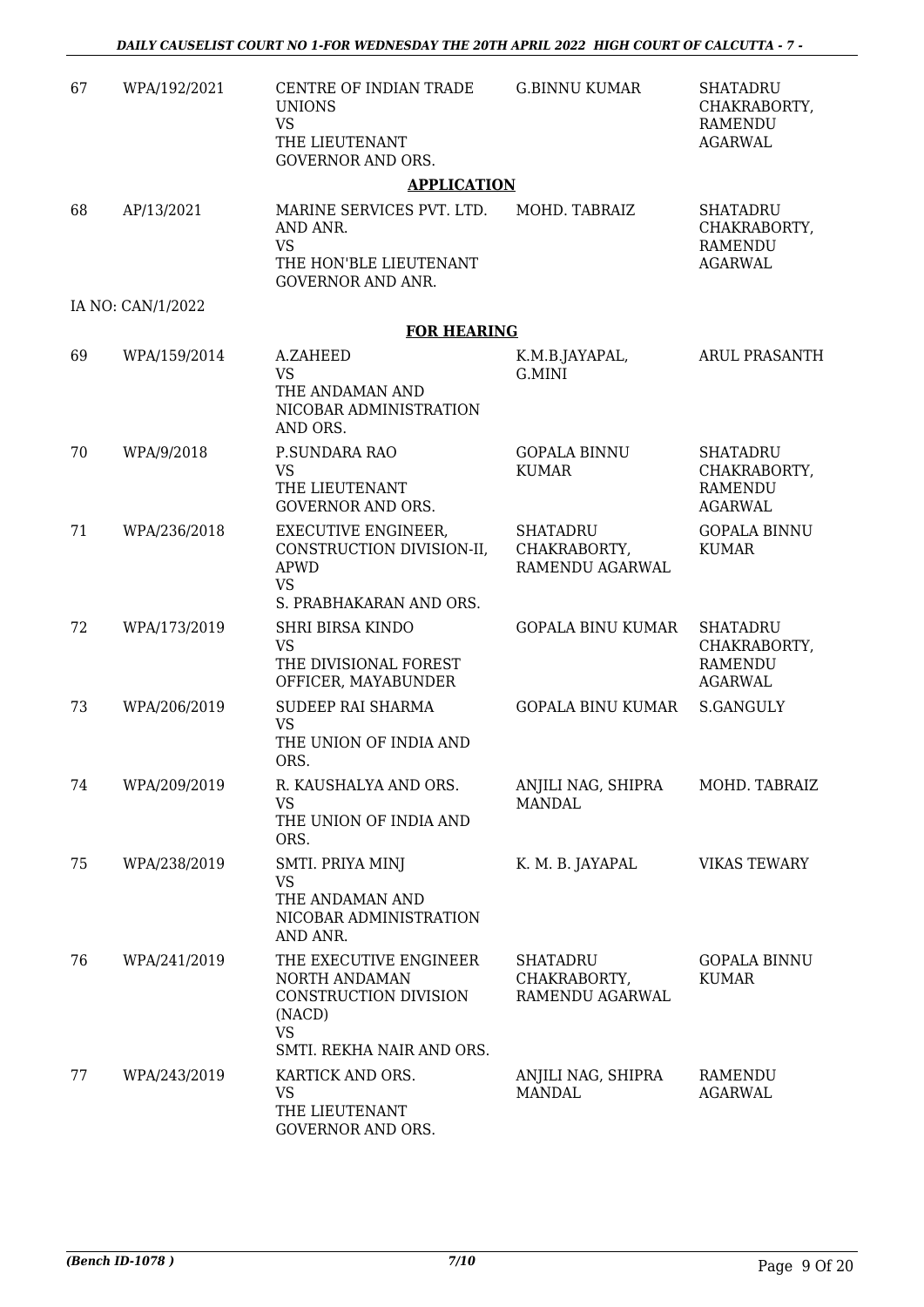| 78 | WPA/246/2019 | <b>A.SUNDAR</b><br><b>VS</b><br>THE HONBLE LIEUTENANT<br><b>GOVERNOR AND ORS.</b>                                          | <b>GOPALA BINNU</b><br><b>KUMAR</b>     | <b>SHATADRU</b><br><b>CHAKRABORTY</b> |
|----|--------------|----------------------------------------------------------------------------------------------------------------------------|-----------------------------------------|---------------------------------------|
| 79 | WPA/289/2019 | YOHANNAN SAJEEVAN AND<br>ANR.<br><b>VS</b><br>ANDAMAN AND NICOBR<br><b>ADMINISTRATION</b>                                  | DEEP CHAIM KABIR,<br><b>AJIT PRASAD</b> |                                       |
| 80 | WPA/329/2019 | TOURIST WORKERS UNION<br>AND ANR.<br>VS<br>THE ANDAMAN AND<br>NICOBAR ADMINISTRATION<br>AND ORS.                           | <b>GOPALA BINNU</b><br><b>KUMAR</b>     | V.TIWARI, ANJILI<br><b>NAG</b>        |
| 81 | WPA/34/2020  | SMTI. REBA MONDAL<br><b>VS</b><br>THE UNION OF INDIA AND<br>ORS.                                                           | <b>ANANDA HALDER</b>                    | <b>RAMENDU</b><br><b>AGARWAL</b>      |
| 82 | WPA/52/2020  | P.KANNAN<br>VS<br>THE UNION OF INDIA AND<br>ORS.                                                                           | K.M.B.JAYAPAL                           | <b>AJAY KUMAR</b><br><b>MANDAL</b>    |
| 83 | WPA/54/2020  | <b>KISHEN RAM</b><br><b>VS</b><br>THE LIEUTENANT<br><b>GOVERNOR AND ORS.</b>                                               | G. MINI AND K.M.B.<br><b>JAYAPAL</b>    | <b>SHATADRU</b><br><b>CHAKRABORTY</b> |
| 84 | WPA/91/2020  | Miss Saruna Niza<br><b>VS</b><br>Andaman Nicobar Islands<br><b>Integrated Development</b><br>Corporation Limited (ANIIDCO) | Gopala Binu Kumar                       | Mrs. Anjali Nag                       |
| 85 | WPA/94/2020  | JOHN EKKA AND ORS.<br><b>VS</b><br>THE UNION OF INDIA AND<br>ORS.                                                          | <b>GOPALA BINNU</b><br><b>KUMAR</b>     | <b>SHATADRU</b><br><b>CHAKRABORTY</b> |
| 86 | WPA/95/2020  | <b>ANITA XESS</b><br><b>VS</b><br>THE UNION OF INDIA AND<br>ORS.                                                           | <b>GOPALA BINNU</b><br><b>KUMAR</b>     | SHATADRU<br><b>CHAKRABORTY</b>        |
| 87 | WPA/96/2020  | P.VAIKUNTA RAO<br>VS<br>THE UNION OF INDIA AND<br>ORS.                                                                     | <b>GOPALA BINNU</b><br>KUMAR            | <b>SHATADRU</b><br><b>CHAKRABORTY</b> |
| 88 | WPA/97/2020  | P.YADAVA RAO<br><b>VS</b><br>THE UNION OF INDIA AND<br>ORS.                                                                | <b>GOPALA BINNU</b><br><b>KUMAR</b>     | <b>SHATADRU</b><br><b>CHAKRABORTY</b> |
| 89 | WPA/102/2020 | SHRI. AKSHAY PANT<br>VS<br>THE UNION OF INDIA AND<br>ORS.                                                                  | G. MINI AND K.M.B.<br>JAYAPAL           | M.P.KAMARAJ                           |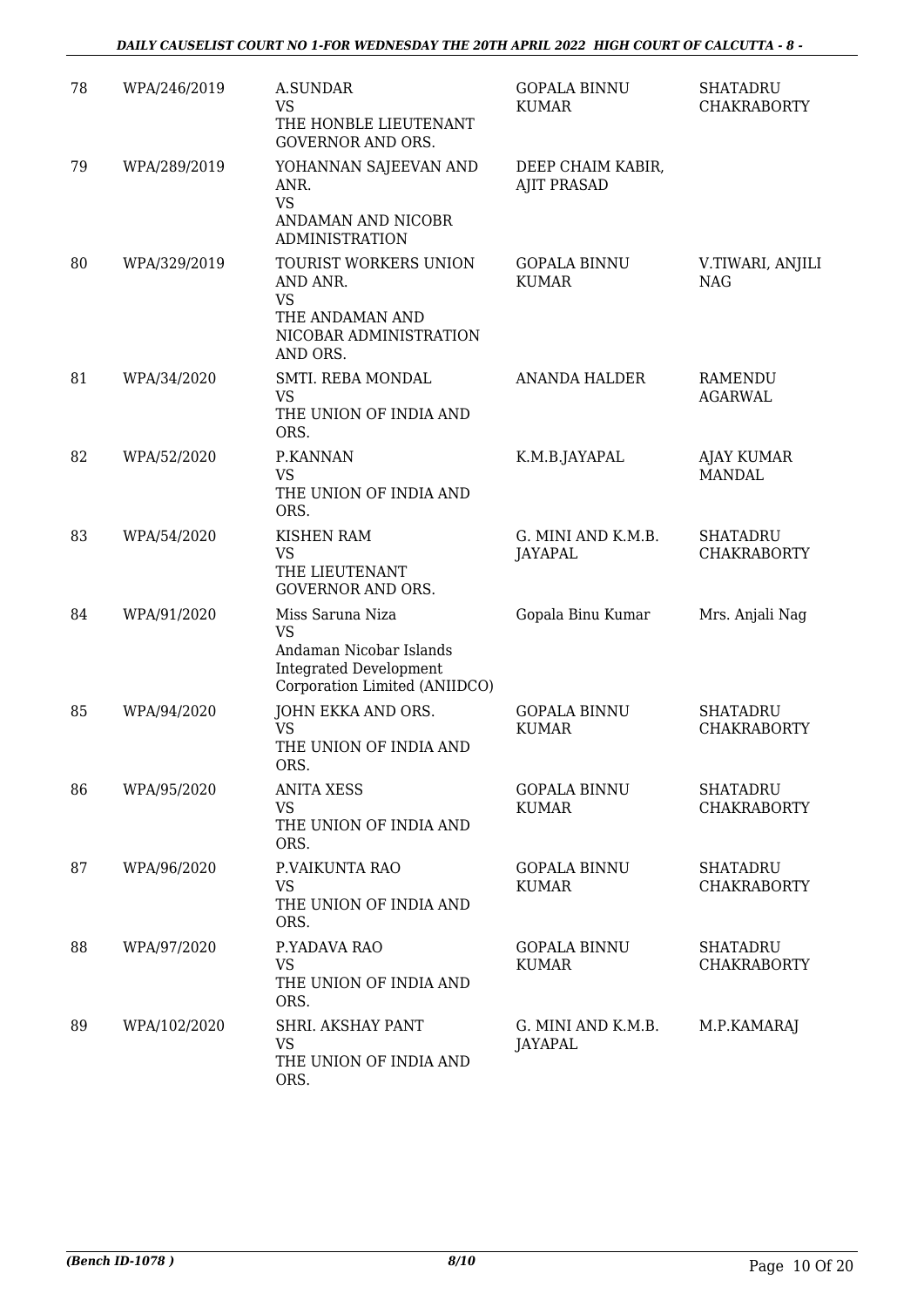| 90   | WPA/105/2020       | PREM KISHEN<br><b>VS</b><br>THE ANDAMAN AND<br>NICOBAR ADMINISTRATION<br>AND ORS.                 | K.M.B.JAYAPAL,<br>G.MINI            | <b>RAMENDU</b><br><b>AGARWAL</b>      |
|------|--------------------|---------------------------------------------------------------------------------------------------|-------------------------------------|---------------------------------------|
| wt91 | WPA/103/2020       | <b>HARISH KISHEN</b><br><b>VS</b><br>THE ANDAMAN AND<br>NICOBAR ADMINISTRATION<br>AND ORS.        | K.M.B.JAYAPAL,<br>G.MINI            | RAMENDU<br><b>AGARWAL</b>             |
| wt92 | WPA/104/2020       | <b>RAM KISHEN</b><br><b>VS</b><br>THE ANDAMAN AND<br>NICOBAR ADMINISTRATION<br>AND ORS.           | K.M.B.JAYAPAL,<br>G.MINI            | RAMENDU<br><b>AGARWAL</b>             |
| wt93 | WPA/106/2020       | PERNITA DEVI<br><b>VS</b><br>THE ANDAMAN AND<br>NICOBAR ADMINISTRATION<br>AND ORS.                | K.M.B.JAYAPAL,<br>G.MINI            | <b>RAMENDU</b><br><b>AGARWAL</b>      |
| wt94 | WPA/70/2021        | HAR JEEVAN RAM<br><b>VS</b><br>THE LIEUTENANT<br><b>GOVERNOR AND ORS.</b>                         | K.M.B.JAYAPAL                       | <b>RAMENDU</b><br><b>AGARWAL</b>      |
| wt95 | WPA/71/2021        | PREM KISHEN<br><b>VS</b><br>THE ANDAMAN AND<br>NICOBAR ADMINISTRATION<br>AND ORS.                 | K.M.B.JAYAPAL                       | <b>RAMENDU</b><br><b>AGARWAL</b>      |
| wt96 | WPA/72/2021        | <b>HARISH KISHEN</b><br><b>VS</b><br>THE ANDAMAN AND<br>NICOBAR ADMINISTRATION<br>AND ORS.        | K.M.B. JAYAPAL                      | RAMENDU<br><b>AGARWAL</b>             |
| 97   | WPA/107/2020       | THE EXECUTIVE ENGINEER<br>VS<br>S.MANOHARI AND ORS.                                               | V.TIWARI                            | <b>G.BINNU KUMAR</b>                  |
| wt98 | WPA/117/2020       | S.MANOHARI AND ORS.<br><b>VS</b><br>THE EXECUTIVE ENGINEER,<br>PORT BLAIR NORTH<br>DIVISION, APWD | <b>GOPALA BINNU</b><br><b>KUMAR</b> | V.TIWARI                              |
| 99   | WPA/109/2020       | <b>SASI KALA</b><br>VS<br>THE UNION OF INDIA AND<br>ORS.                                          | K.M.B.JAYAPAL,<br>G.MINI            | <b>RAMENDU</b><br><b>AGARWAL</b>      |
|      | wt100 WPA/110/2020 | <b>KHATHIJA</b><br><b>VS</b><br>THE UNION OF INDIA AND<br>ORS.                                    | K.M.B.JAYAPAL                       | RAMENDU<br><b>AGARWAL</b>             |
| 101  | WPA/2/2021         | <b>S.RAVINDRAN</b><br><b>VS</b><br>THE ADMINISTRATOR AND<br>ORS.                                  | ANJILI NAG, SHIPRA<br><b>MANDAL</b> | <b>SHATADRU</b><br><b>CHAKRABORTY</b> |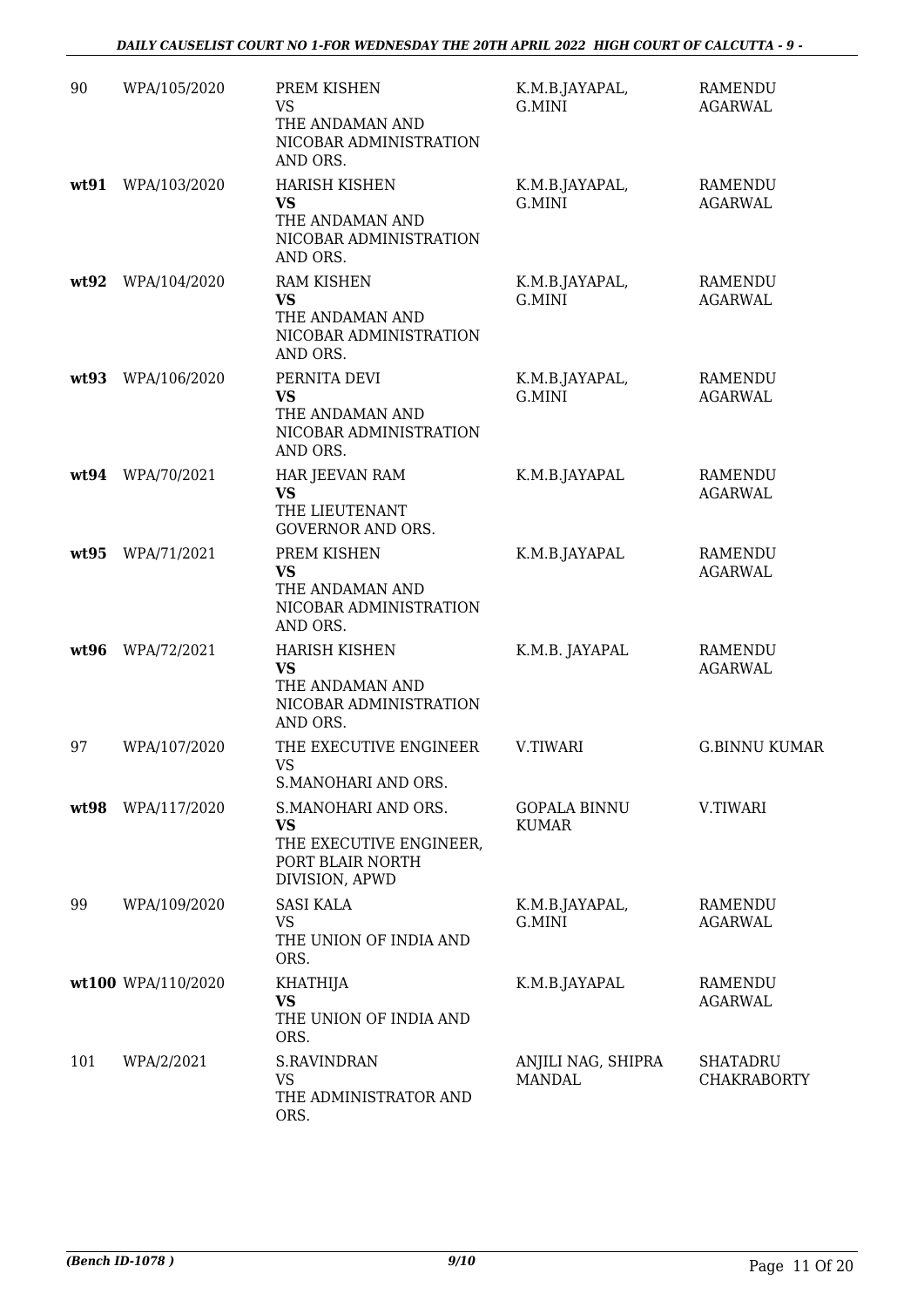| 102 | WPA/187/2021<br>WITH WP 6019/2020 LIMITED | <b>SMARTSPACE</b><br>WITH WP 6020/2020 INFRASTRUCTURE PRIVATE<br>VS<br>UNION OF INDIA AND ORS. | M.MUKHERJEE,<br>S.SARKAR, SHYAMAL<br><b>SARKAR</b> | RAMENDU<br>AGARWAL, AJAY<br>KUMAR MANDAL |
|-----|-------------------------------------------|------------------------------------------------------------------------------------------------|----------------------------------------------------|------------------------------------------|
|     | wt103 WPA/43/2019                         | SMARTSPACE<br><b>INFRASTRUCTURE PRIVATE</b><br>LIMITED<br>VS.<br>UNION OF INDIA AND ORS.       | SHYAMAL SARKAR,<br>K.VIJAY KUMAR                   | RAMENDU<br>AGARWAL                       |
|     | wt104 WPA/56/2019                         | JOGESHWAR NATH ARORA<br>VS<br>THE LIEUTENANT<br><b>GOVERNOR AND ORS.</b>                       | <b>ANJILI NAG</b>                                  | RAMENDU<br>AGARWAL                       |
|     | wt105 WPA/57/2019                         | GIRISH ARORA<br>VS<br>THE LIEUTENANT<br><b>GOVERNOR AND ORS.</b>                               | <b>ANJILI NAG</b>                                  | RAMENDU<br>AGARWAL                       |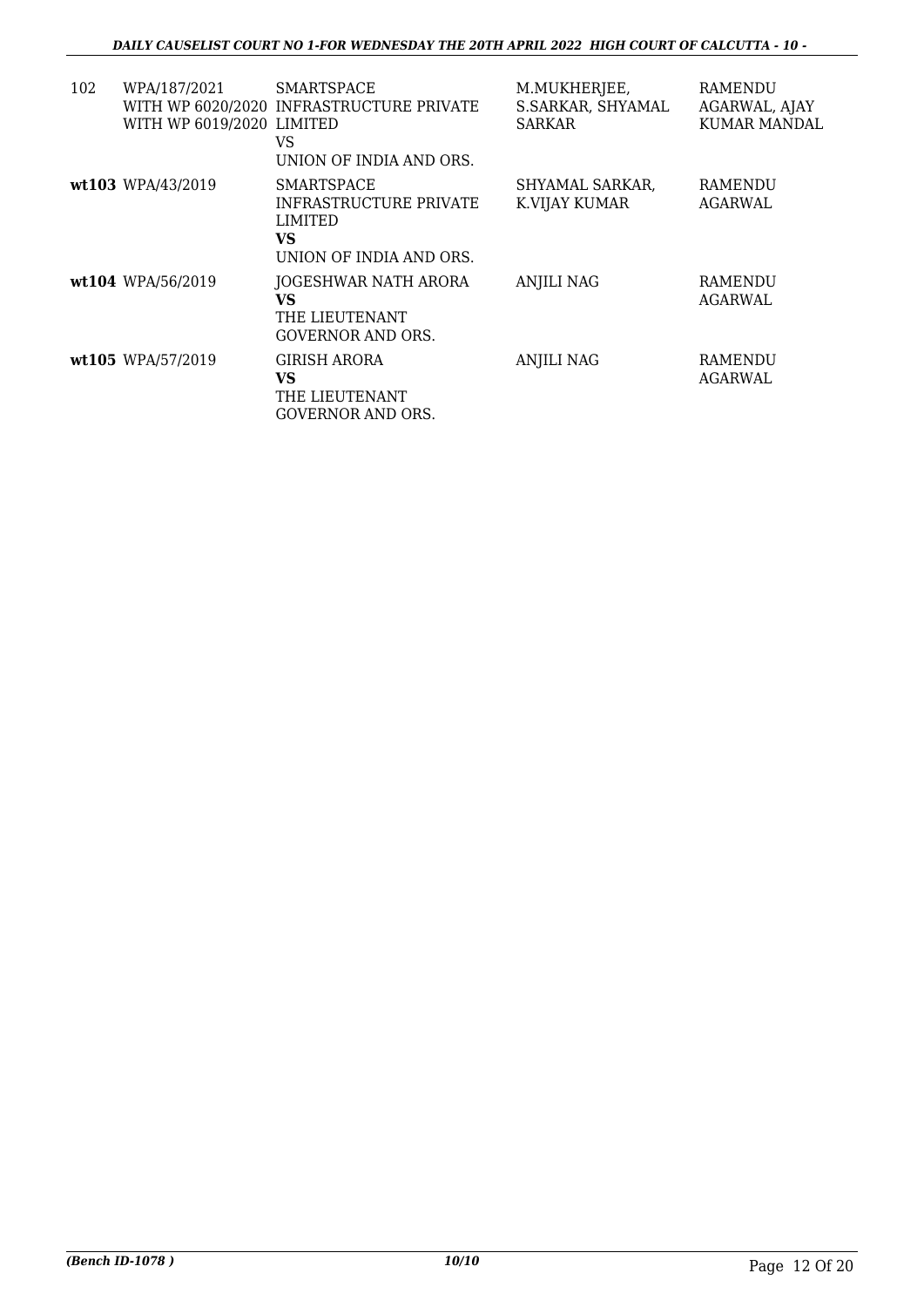

# Calcutta High Court **In The Circuit Bench at Port Blair**

# **Appellate Side**

## **DAILY CAUSELIST**

**For Wednesday The 20th April 2022**

**COURT NO. 2**

**SINGLE BENCH (SB)**

### **HON'BLE JUSTICE ANANDA KUMAR MUKHERJEE**

|                | <b>SPECIALLY FIXED HEARING</b> |                                                                                                |                                     |                       |  |  |
|----------------|--------------------------------|------------------------------------------------------------------------------------------------|-------------------------------------|-----------------------|--|--|
| $\mathbf{1}$   | CRR/15/2021                    | SWAPAN KUMAR DUTTA<br><b>VS</b><br>THE STATE                                                   | K.M.B.JAYAPAL,<br>G.MINI            | <b>SUMIT KARMAKAR</b> |  |  |
|                |                                | <b>MOTION</b>                                                                                  |                                     |                       |  |  |
| $\overline{2}$ | CRR/14/2021                    | THE STATE<br><b>VS</b><br>PAPI BAIDYA                                                          | <b>SUMIT KARMAKAR</b>               | S.C.MISHRA            |  |  |
| 3              | CRR/1/2022                     | <b>APARANA ROY</b><br><b>VS</b><br><b>SAIKAT ROY</b>                                           | <b>R.ARUL PETER</b>                 |                       |  |  |
| 4              | CO/5/2022                      | FATHIMA BIBI AND OTHERS<br><b>VS</b><br>FATHIMA BIBI AND OTHERS                                | <b>MOHAMMED</b><br><b>TABRAIZ</b>   |                       |  |  |
| 5              | CO/6/2022                      | C.K.KUTTAN<br><b>VS</b><br><b>SARASWATI AND ORS</b>                                            | <b>GOPALA BINNU</b><br><b>KUMAR</b> |                       |  |  |
| 6              | CRR/6/2022                     | V. RAJAN<br><b>VS</b><br>THE STATE                                                             | <b>RAKESH PAL GOBIND</b>            |                       |  |  |
| 7              | WPA/91/2022                    | P. SAKTHIVEL<br><b>VS</b><br>THE SECRETARY, PORT<br><b>BLAIR MUNICIPAL</b><br>COUNCIL AND ORS. | K. SABIR                            |                       |  |  |
| 8              | WPA/100/2022                   | RADHA PADA MONDAL<br><b>VS</b><br>THE PANCHAYAT<br>SECRETARY AND ANR.                          | K.SABIR                             |                       |  |  |

#### **APPLICATION**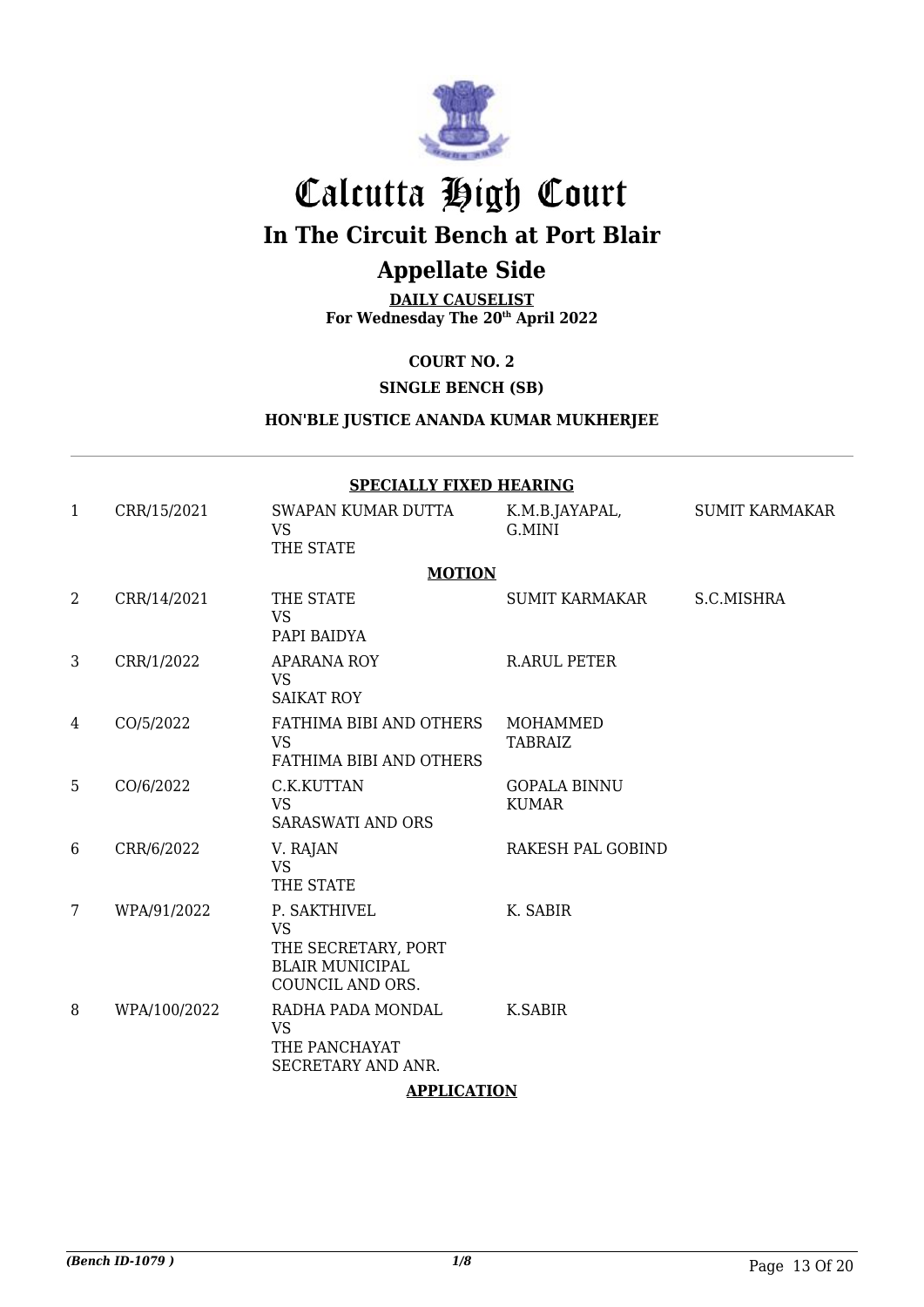| 9  | FMAT/4/2020                       | MANJU BISWAS AND ORS.<br><b>VS</b>                                                              | K.M.B.JAYAPAL                       | N.A.KHAN                                     |
|----|-----------------------------------|-------------------------------------------------------------------------------------------------|-------------------------------------|----------------------------------------------|
|    |                                   | THE MANAGER, NEW INDIA<br>ASSURANCE COMPANY<br>LTD.                                             |                                     |                                              |
|    | IA NO: CAN/1/2021                 |                                                                                                 |                                     |                                              |
| 10 | FMAT/3/2021                       | <b>AMIYO ROY</b><br><b>VS</b><br>THE DIRECTOR AND<br><b>ANOTHER</b>                             | <b>ANJILI NAG</b>                   | RAMENDU<br>AGARWAL, LOKESH<br><b>CHEZIAN</b> |
|    | IA NO: CAN/1/2021                 |                                                                                                 |                                     |                                              |
| 11 | FAT/4/2021                        | MOHAMMED HANEEFA<br><b>VS</b><br>SARITA SUKUMARI KUJUR<br><b>ALIAS SAFEENA</b>                  | ANANDA HALDER                       | <b>ARUL PRASANTH</b>                         |
| 12 | CRA/10/2021                       | THE STATE<br><b>VS</b><br><b>MANOJ PAUL</b>                                                     | RAMENDU AGARWAL                     |                                              |
|    | IA NO: CRAN/1/2021, CRAN/2/2021   |                                                                                                 |                                     |                                              |
| 13 | CRA/13/2021                       | <b>MOHAN KUMAR</b><br><b>VS</b><br>THE STATE                                                    | MD. TABRAIZ                         | <b>SUMIT KARMAKAR</b>                        |
|    |                                   | <b>CONTEMPT APPLICATION</b>                                                                     |                                     |                                              |
| 14 | CPAN/28/2019<br>IN WP195/2019     | SHRI MOHAMMED SAMEER<br>AND 33 ORS.                                                             | <b>RAKESH KUMAR</b>                 |                                              |
|    |                                   | <b>VS</b><br><b>SUDHIR MAHAJAN</b>                                                              |                                     |                                              |
| 15 | CPAN/11/2021<br>(In WPA 914/2010) | DAVINDER PAL SINGH<br><b>VS</b><br>SANJEEV MITAL, THE<br><b>SECRETARY (REVENUE)</b><br>AND ANR. | ANJILI NAG, SHIPRA<br><b>MANDAL</b> |                                              |
|    | IA NO: CAN/1/2021, CAN/2/2021     |                                                                                                 |                                     |                                              |
| 16 | CPAN/1/2022                       | TEENA ISLAM @ S.N.TEENA<br><b>HUDSON</b><br><b>VS</b><br>SUNEEL ACHIPAKA AND<br>ANR.            | <b>HUDSON WILLIAM</b>               |                                              |
| 17 | CPAN/3/2022                       | UJJWAL KUMAR BARDHAN<br><b>VS</b><br>THE SUPERINTENDING<br><b>ENGINEER</b>                      | K.SABIR                             |                                              |
| 18 | CPAN/4/2022                       | KANAN MONDAL AND ORS.<br><b>VS</b><br><b>RAMESH KUMAR</b>                                       | K. SABIR                            |                                              |
|    |                                   | <b>FOR HEARING</b>                                                                              |                                     |                                              |
| 19 | CRR/1/2017                        | THE STATE (CBI)<br><b>VS</b><br>NEWAZESH ALI AND ORS.                                           | RAKESH PAL GOBIND                   | <b>ARUL PRASANTH</b>                         |
|    |                                   |                                                                                                 |                                     |                                              |

IA NO: CRAN/1/2021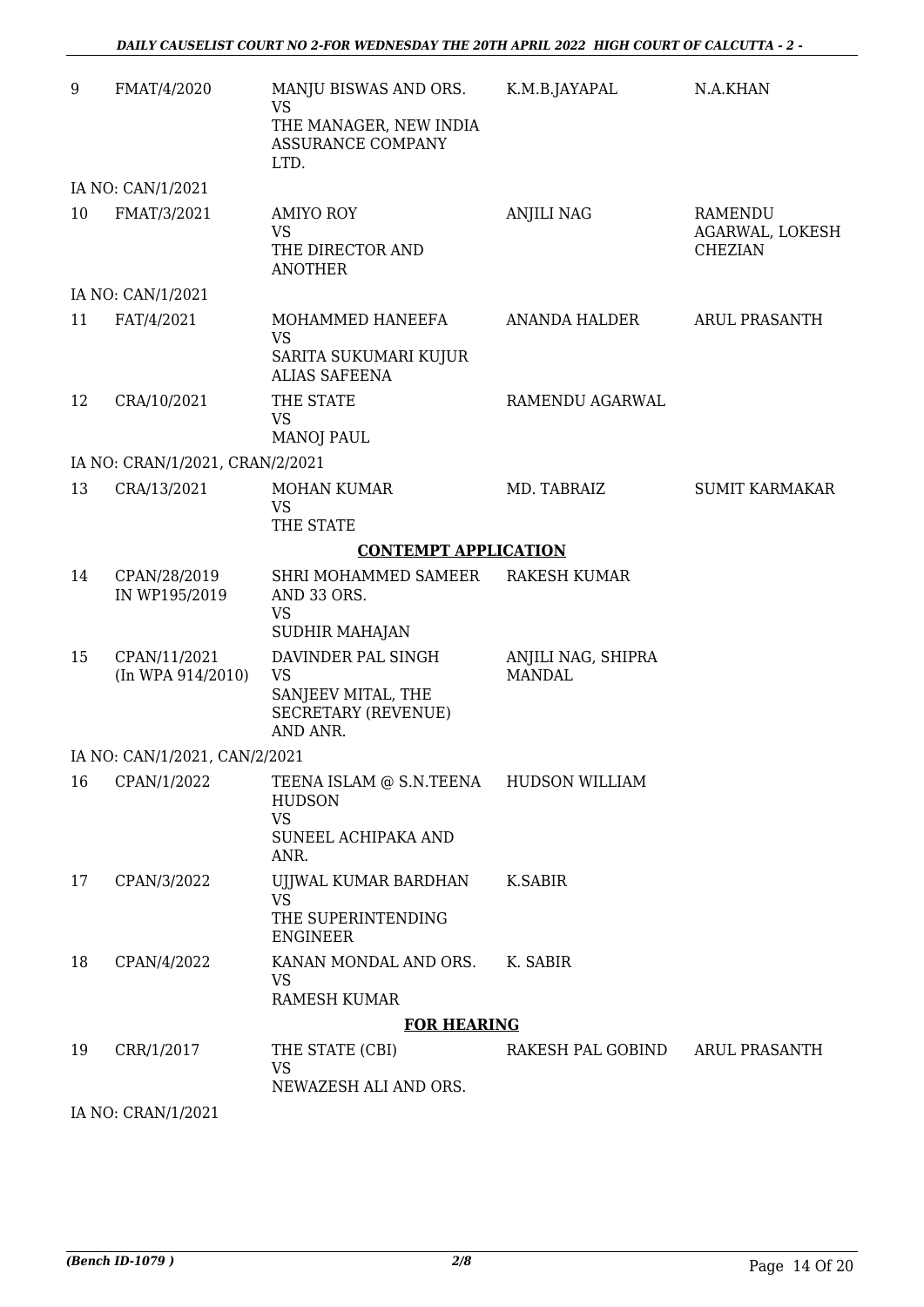|    | wt20 CRR/17/2018   | THE STATE (CBI)<br><b>VS</b><br>MAN MOHAN SINGH               | RAKESH PAL GOBIND,<br>S.C.MISHRA         | MOHD. TABRAIZ                                     |
|----|--------------------|---------------------------------------------------------------|------------------------------------------|---------------------------------------------------|
|    | wt21 CRR/18/2018   | THE STATE (CBI)<br><b>VS</b><br>PUSHPA RAJU                   | RAKESH PAL GOBIND,<br>S.C.MISHRA         | <b>GOPALA BINNU</b><br><b>KUMAR</b>               |
|    | wt22 CRR/19/2018   | THE STATE (CBI)<br><b>VS</b><br>THOMAS HERENZ AND<br>ORS.     | RAKESH PAL GOBIND,<br>S.C.MISHRA         | K.M.B.JAYAPAL                                     |
| 23 | CRA/6/2018         | THE STATE<br><b>VS</b><br><b>SANDIP KUMAR</b>                 | <b>SUMIT KARMAKAR</b>                    | <b>GOPALA BINNU</b><br><b>KUMAR</b>               |
| 24 | CRR/12/2018        | HARISH KUMAR AND ANR.<br><b>VS</b><br>THE STATE               | <b>KRISHNA RAO</b>                       | <b>RAKESH PAL</b><br><b>GOBIND</b>                |
|    | IA NO: CRAN/1/2022 |                                                               |                                          |                                                   |
| 25 | SA/1/2019          | USMAN ALI AND ORS.<br><b>VS</b><br>CHAMPA DEVI AND ORS.       | N.A.KHAN                                 | K.M.B.JAYAPAL,<br>G.MINI, SABRINA<br><b>BEGUM</b> |
|    | wt26 SA/2/2019     | USMAN ALI AND ORS.<br><b>VS</b><br>CHAMPA DEVI AND ORS.       | N.A.KHAN                                 | K.M.B.JAYAPAL,<br>G.MINI, SABRINA<br><b>BEGUM</b> |
| 27 | CRA/3/2019         | THE STATE<br><b>VS</b><br>A.MAHESHWAR RAO AND<br>ORS.         | A.S.ZINU                                 | ANJILI NAG, GOPALA<br><b>BINNU KUMAR</b>          |
| 28 | FMAT/3/2019        | SABITA DEVI AND ORS.<br><b>VS</b><br>THE MANAGER AND ANR.     | K.M.B.JAYAPAL,<br>G.MINI                 | ARUL PRASANTH,<br><b>ANITHA HEGDE</b>             |
| 29 | SA/4/2019          | JAI NARAYAN SINGH<br><b>VS</b><br><b>BADRUDDIN AND ORS.</b>   | K.M.B.JAYAPAL                            | N.A.KHAN                                          |
| 30 | SA/7/2019          | <b>SUKHODA ROY</b><br><b>VS</b><br>ANWESHA SARKAR AND<br>ANR. | <b>AJAY KUMAR</b><br><b>MANDAL</b>       | K.M.B.JAYAPAL,<br>G.MINI                          |
| 31 | CRA/11/2019        | <b>SUJIT MAJUMDAR</b><br><b>VS</b><br>THE STATE               | RAKESH PAL GOBIND,<br>S.C.MISHRA         | A.S.ZINU                                          |
| 32 | CRA/12/2019        | PRADEEP HALDER<br><b>VS</b><br>THE STATE                      | D. ILANGO AND R.<br>PRADEEP              | S.KARMAKAR                                        |
| 33 | CRR/18/2019        | RUPESH KISHEN<br><b>VS</b><br>THE STATE                       | RAKESH PAL GOBIND                        | <b>SUMIT KARMAKAR</b>                             |
| 34 | CRR/28/2019        | K.D.UNNITHAN<br><b>VS</b><br>THE STATE                        | <b>ANIL KUMAR</b><br><b>CHAKRABORTHY</b> | <b>SUMIT KARMAKAR</b>                             |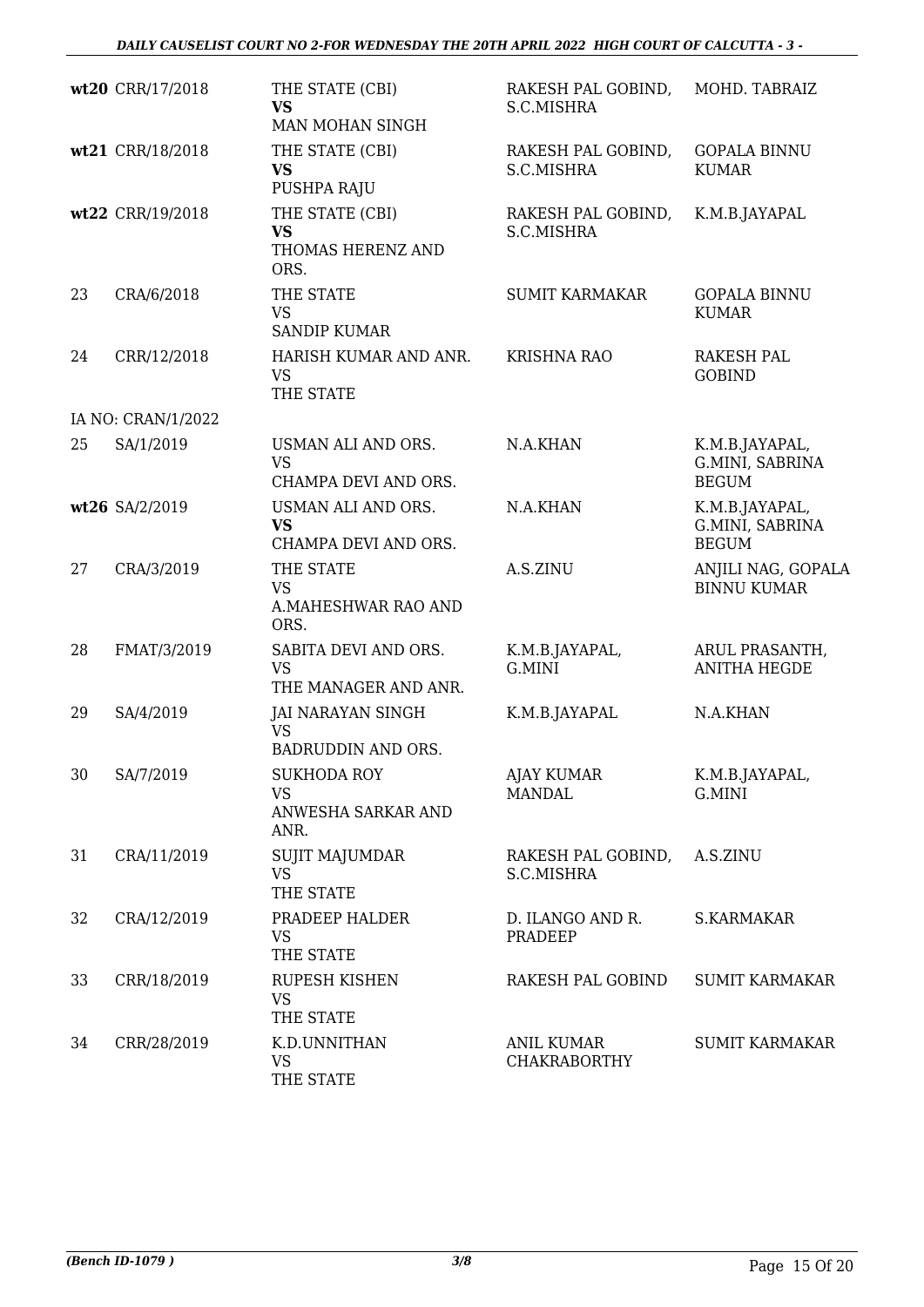| 35 | WPA/219/2019      | SMTI. JAI LAKSHMI<br><b>VS</b><br>THE ANDAMAN AND<br>NICOBAR ADMINISTRATION<br>AND ORS.                                | G. MINI AND<br>K.M.B.JAYAPAL                     | <b>SHATADRU</b><br><b>CHAKRABORTY</b>             |
|----|-------------------|------------------------------------------------------------------------------------------------------------------------|--------------------------------------------------|---------------------------------------------------|
| 36 | WPA/226/2019      | <b>ANDAMAN TIMBER</b><br><b>INDUSTRIES LIMITED</b><br><b>VS</b><br>THE CHIEF SECRETARY<br>AND ORS.                     | K.M.B.JAYAPAL,<br>G.MINI                         | <b>VIKAS TEWARY</b>                               |
| 37 | WPA/227/2019      | A.MURUGESAN AND ORS.<br><b>VS</b><br>THE UNION OF INDIA AND<br>ORS.                                                    | RAKESH PAL GOBIND,<br>S.C.MISHRA,<br>A.VENKATESH | TULSI LALL,<br>TASNEEM,<br><b>V.D.SIVABALAN</b>   |
|    | wt38 WPA/152/2019 | ALOK KUMAR DAS AND<br>ORS.<br><b>VS</b><br>THE UNION OF INDIA AND<br>ORS.                                              | RAKESH PAL GOBIND,<br>S.C.MISHRA                 | TULSI LALL,<br>TASNEEM,<br><b>V.D.SIVABALAN</b>   |
| 39 | WPA/237/2019      | SHRI. S. M. MUSTAFA<br><b>VS</b><br>THE ANDAMAN AND<br>NICOBAR ADMINISTRATION<br>AND ORS.                              | G.MINI AND K.M.B.<br>JAYAPAL                     | <b>SHATADRU</b><br><b>CHAKRABORTY</b>             |
| 40 | WPA/248/2019      | <b>A.SUNDAR</b><br><b>VS</b><br>THE HONBLE LIEUTENANT<br><b>GOVERNOR AND ORS.</b>                                      | <b>GOPALA BINNU</b><br><b>KUMAR</b>              | <b>SHATADRU</b><br><b>CHAKRABORTY</b>             |
| 41 | WPA/263/2019      | KUMAR HARSHAVARDHAN<br><b>VS</b><br>THE UNION OF INDIA AND<br>ORS.                                                     | KMB JAYAPAL                                      | TASNEEM,<br><b>SHATADRU</b><br><b>CHAKRABORTY</b> |
| 42 | WPA/267/2019      | THE GENERAL MANAGER,<br>ANIIDCO LTD.<br><b>VS</b><br>Y. JOHN AND ORS.                                                  | ANJILI NAG,<br>R.PRADEEP                         | <b>GOPALA BINNU</b><br><b>KUMAR</b>               |
| 43 | WPA/282/2019      | <b>MANOJ PAUL</b><br><b>VS</b><br>THE UNION TERRITORY,<br>ADMINISTRATION OF<br>ANDAMAN AND NICOBAR<br>ISLANDS AND ORS. | <b>IN PERSON</b>                                 | <b>SHATADRU</b><br><b>CHAKRABORTY</b>             |
| 44 | WPA/287/2019      | ISLAND TRAVELS PVT. LTD.<br><b>VS</b><br>THE ANDAMAN AND<br>NICOBAR ADMINISTRATION<br>AND ORS.                         | DEEP CHAIM KABIR,<br><b>AJITH PRASAD</b>         | <b>ANJILI NAG</b>                                 |
| 45 | FMA/1/2020        | <b>ARPITA GHOSH</b><br>VS<br>SHIV PRASAD AND ANR.                                                                      | LOKESH CHEZIAN                                   | S.C.MISHRA                                        |
| 46 | SAT/1/2020        | M. T. SAIDU AND ORS.<br><b>VS</b><br>M/S. ANDAMAN TIMBER<br><b>INDUSTRIES LIMITED AND</b><br>ANR.                      | K. VIJAY KUMAR                                   | K. M. B JAYAPAL                                   |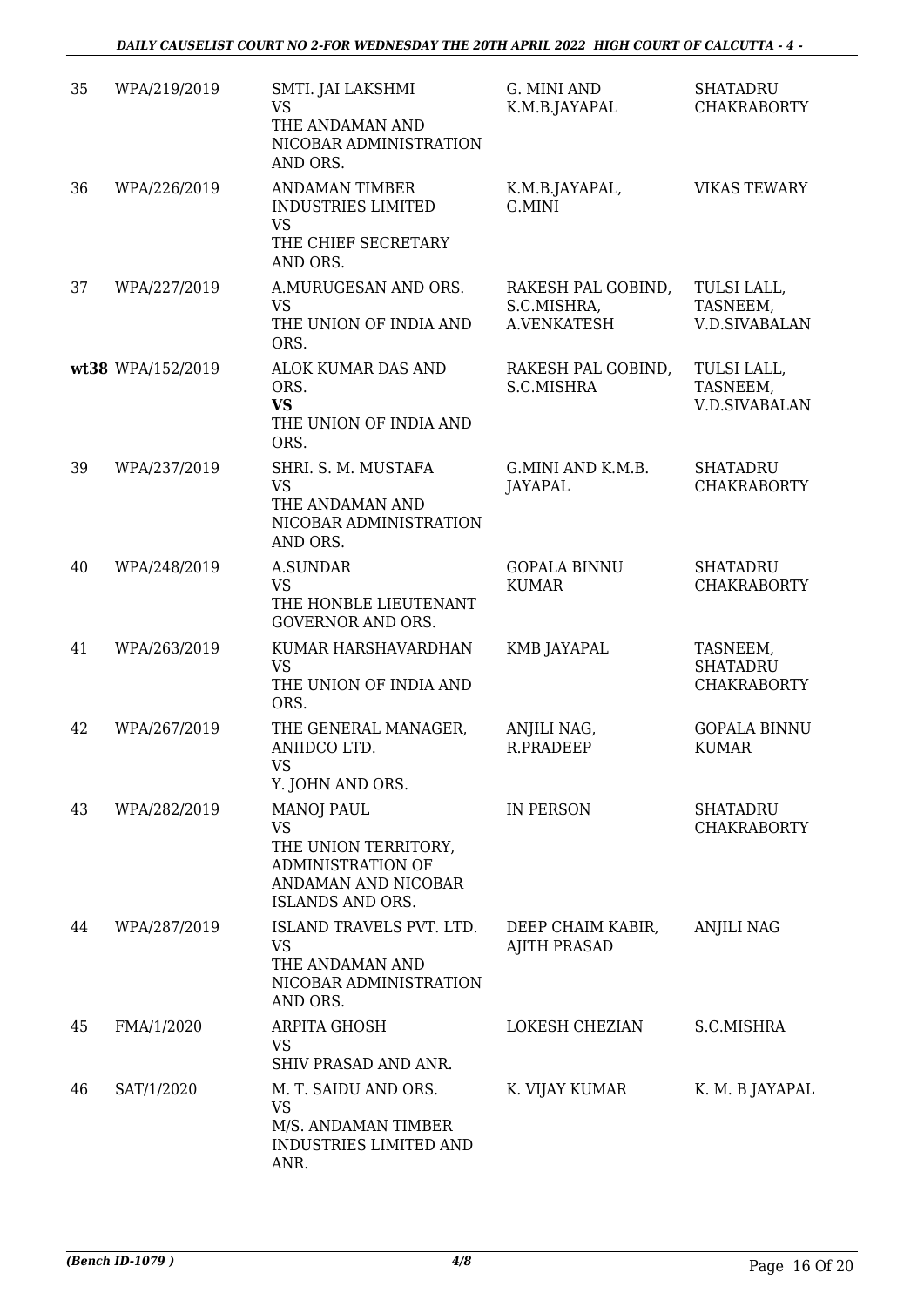#### *DAILY CAUSELIST COURT NO 2-FOR WEDNESDAY THE 20TH APRIL 2022 HIGH COURT OF CALCUTTA - 5 -*

| 47 | CRA/1/2020        | <b>SAROJIT KULLU</b><br><b>VS</b><br>THE STATE                                                             | D.ILANGO                            | M.P.KAMARAJ                           |
|----|-------------------|------------------------------------------------------------------------------------------------------------|-------------------------------------|---------------------------------------|
| 48 | FMAT/2/2020       | <b>JAVED NISAR</b><br><b>VS</b><br>THE MANAGER, UNITED<br><b>INDIA INSURANCE</b><br>COMPANY LTD. AND ANR.  | K.M.B.JAYAPAL                       | N.A.KHAN, ARUL<br><b>PRASANTH</b>     |
|    | IA NO: CAN/1/2021 |                                                                                                            |                                     |                                       |
| 49 | SAT/7/2020        | KALAIARASAN AND ORS.<br><b>VS</b><br>ASIF ALI AND ORS.                                                     | <b>ANJILI NAG</b>                   | <b>KMB JAYAPAL</b>                    |
| 50 | WPA/119/2020      | <b>LALTA PRASAD</b><br><b>VS</b><br>THE LIEUTENANT<br><b>GOVERNOR AND ORS.</b>                             | <b>ANANDA HALDER</b>                | A.K.MANDAL,<br>K.M.B.JAYAPAL          |
| 51 | WPA/121/2020      | SOBHANA KUMARI<br><b>VS</b><br>THE LIEUTENANT<br><b>GOVERNOR AND ORS.</b>                                  | <b>GOPALA BINNU</b><br><b>KUMAR</b> | <b>SHATADRU</b><br><b>CHAKRABORTY</b> |
| 52 | WPA/137/2020      | MOHD. NASRULLAH<br><b>VS</b><br>THE COMMISSIONER,<br><b>GOOD AND SERVICE TAX</b><br>AND ORS.               | <b>ANANDA HALDER</b>                | A.K.MANDAL                            |
| 53 | WPA/139/2020      | <b>RITA SIL</b><br><b>VS</b><br>THE ADMINISTRATOR<br>(LIEUTENANT GOVERNOR)<br>AND ORS.                     | <b>ANJILI NAG</b>                   | ARUL PRASANTH                         |
|    | wt54 WPA/190/2021 | <b>RITA SIL</b><br><b>VS</b><br>THE ADMINISTRATOR<br>(LIEUTENANT GOVERNOR)<br>AND ORS.                     | <b>ANJILI NAG</b>                   | <b>ARUL PRASANTH</b>                  |
| 55 | WPA/149/2020      | M/S T.T. TRADING<br>COMPANY AND ANR.<br><b>VS</b><br>THE ANDAMAN AND<br>NICOBAR ADMINISTRATION<br>AND ORS. | ANJILI NAG, SHIPRA<br><b>MANDAL</b> | ARUL PRASANTH                         |
| 56 | WPA/3052/2020     | PEARLESCENT MERITECH<br>PVT. LTD. AND ANR.<br><b>VS</b><br>UNION OF INDIA AND ORS.                         | <b>ANJILI NAG</b>                   | V.TIWARI                              |
| 57 | CRA/1/2021        | <b>SAMEER MONDAL</b><br><b>VS</b><br>THE STATE                                                             | <b>GOPALA BINNU</b><br><b>KUMAR</b> | A.S.ZINU                              |
| 58 | SAT/3/2021        | <b>SWAPAN MISTRY</b><br><b>VS</b><br>SUDHIR CHANDRA DAS<br>AND ORS.                                        | <b>ANANDA HALDER</b>                | <b>GOPALA BINNU</b><br><b>KUMAR</b>   |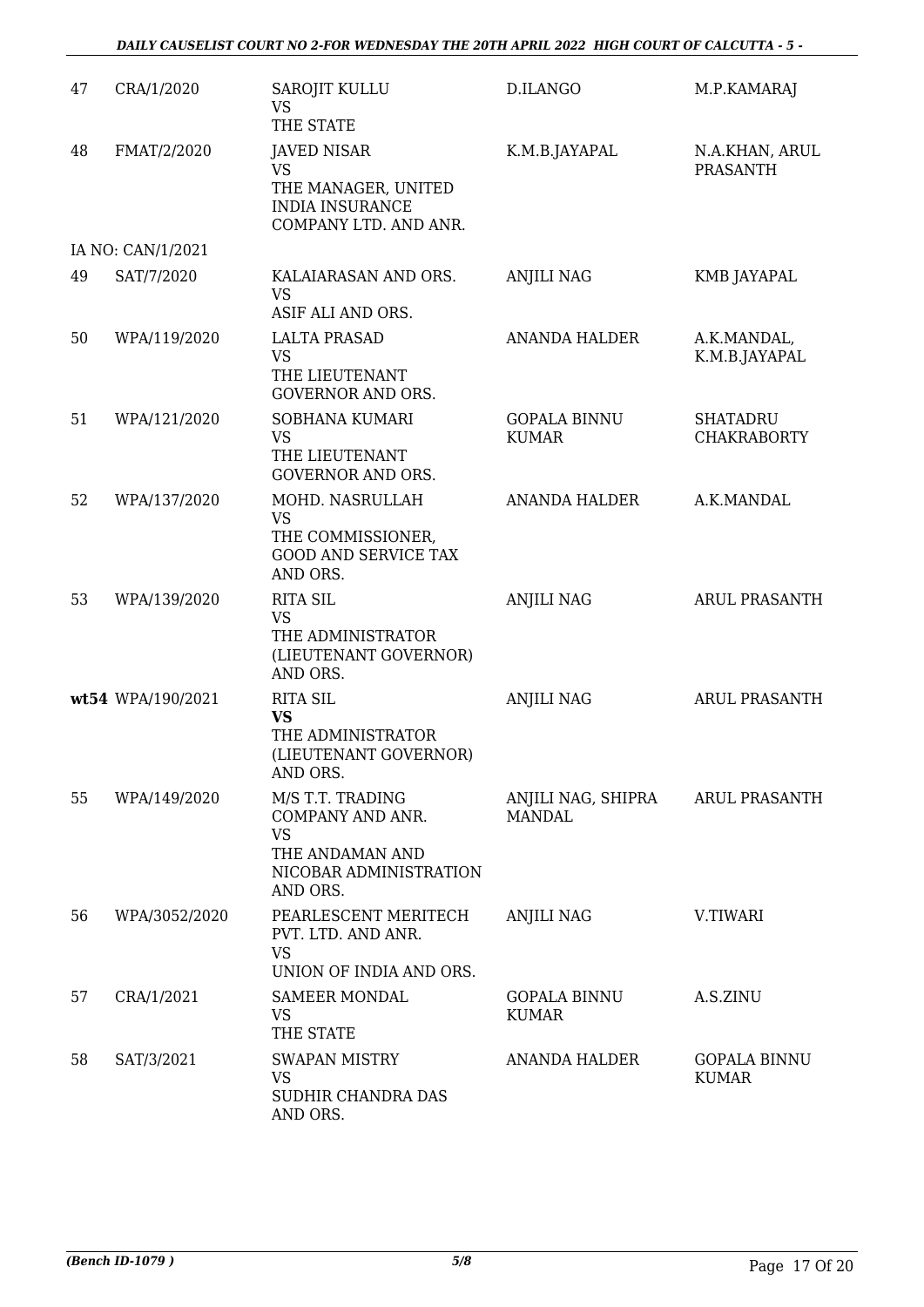| 59 | CRA/18/2021      | K. DURYODHAN<br><b>VS</b><br>THE STATE AND ANOTHER                                                 | DEEP CHAIM KABIR,<br><b>AJITH PRASAD</b>  | A.S.ZINU                                                           |
|----|------------------|----------------------------------------------------------------------------------------------------|-------------------------------------------|--------------------------------------------------------------------|
| 60 | WPA/44/2021      | ASHA, ASSISTANT<br><b>ENGINEER-I</b><br><b>VS</b><br>THE LT. GOVERNOR AND<br>ORS.                  | RAJINDER SINGH,<br><b>TAPAN KUMAR DAS</b> | <b>SHATADRU</b><br>CHAKRABORTY,<br>ARUL PRASANTH,<br>K.VIJAY KUMAR |
| 61 | WPA/46/2021      | M. MEGHAVARNAM AND<br>ORS.<br><b>VS</b><br>THE DIRECTOR GENERAL<br>OF SHIPPING AND ORS.            | ANJILI NAG, SHIPRA<br><b>MANDAL</b>       | TULSI LALL,<br>A.K.MANDAL                                          |
| 62 | WPA/59/2021      | M.HEERA KUNWAR<br><b>VS</b><br>THE LIEUTENANT<br><b>GOVERNOR AND ORS.</b>                          | K.M.B. Jayapal                            | <b>SHATADRU</b><br><b>CHAKRABORTY</b>                              |
|    | wt63 WPA/58/2021 | KAUSHALYA DEVI<br><b>VS</b><br>THE LIEUTENANT<br>GOVERNOR AND ORS.                                 | K. M. B. JAYAPAL                          | <b>SHATADRU</b><br><b>CHAKRABORTY</b>                              |
|    | wt64 WPA/60/2021 | PREM KUMARI<br><b>VS</b><br>THE LIEUTENANT<br><b>GOVERNOR AND ORS.</b>                             | K.M.B.JAYAPAL                             | <b>SHATADRU</b><br><b>CHAKRABORTY</b>                              |
|    | wt65 WPA/61/2021 | PREM LALL<br><b>VS</b><br>THE LIEUTENANT<br><b>GOVERNOR AND ORS.</b>                               | K.M.B. JAYAPAL                            | <b>SHATADRU</b><br><b>CHAKRABORTY</b>                              |
|    | wt66 WPA/62/2021 | DEEPAK LALL<br><b>VS</b><br>THE LIEUTENANT<br><b>GOVERNOR AND ORS.</b>                             | K.M.B.JAYAPAL                             | <b>SHATADRU</b><br><b>CHAKRABORTY</b>                              |
|    | wt67 WPA/65/2021 | KAILASH KUMARI<br><b>VS</b><br>THE LIEUTENANT<br><b>GOVERNOR AND ORS.</b>                          | K.M.B JAYAPAL                             | <b>SHATADRU</b><br><b>CHAKRABORTY</b>                              |
| 68 | WPA/74/2021      | N. R. SUDHEER KUMAR<br>AND ORS.<br><b>VS</b><br>THE HON'BLE LIEUTENANT<br><b>GOVERNOR AND ORS.</b> | <b>GOPALA BINNU</b><br><b>KUMAR</b>       | <b>SHATADRU</b><br><b>CHAKRABORTY</b>                              |
| 69 | WPA/76/2021      | <b>RAM BHAJAN</b><br><b>VS</b><br>THE LIEUTENANT<br><b>GOVERNOR AND ORS.</b>                       | K.M.B JAYAPAL                             | <b>SHATADRU</b><br><b>CHAKRABORTY</b>                              |
| 70 | WPA/126/2021     | SMTI. PAVITRA KUMARI<br><b>VS</b><br>THE ANDAMAN AND<br>NICOBAR ADMINISTRATION<br>AND ORS.         | K.M.B.JAYAPAL AND<br>G. MINI              | RAMENDU<br>AGARWAL, G.BINNU<br><b>KUMAR</b>                        |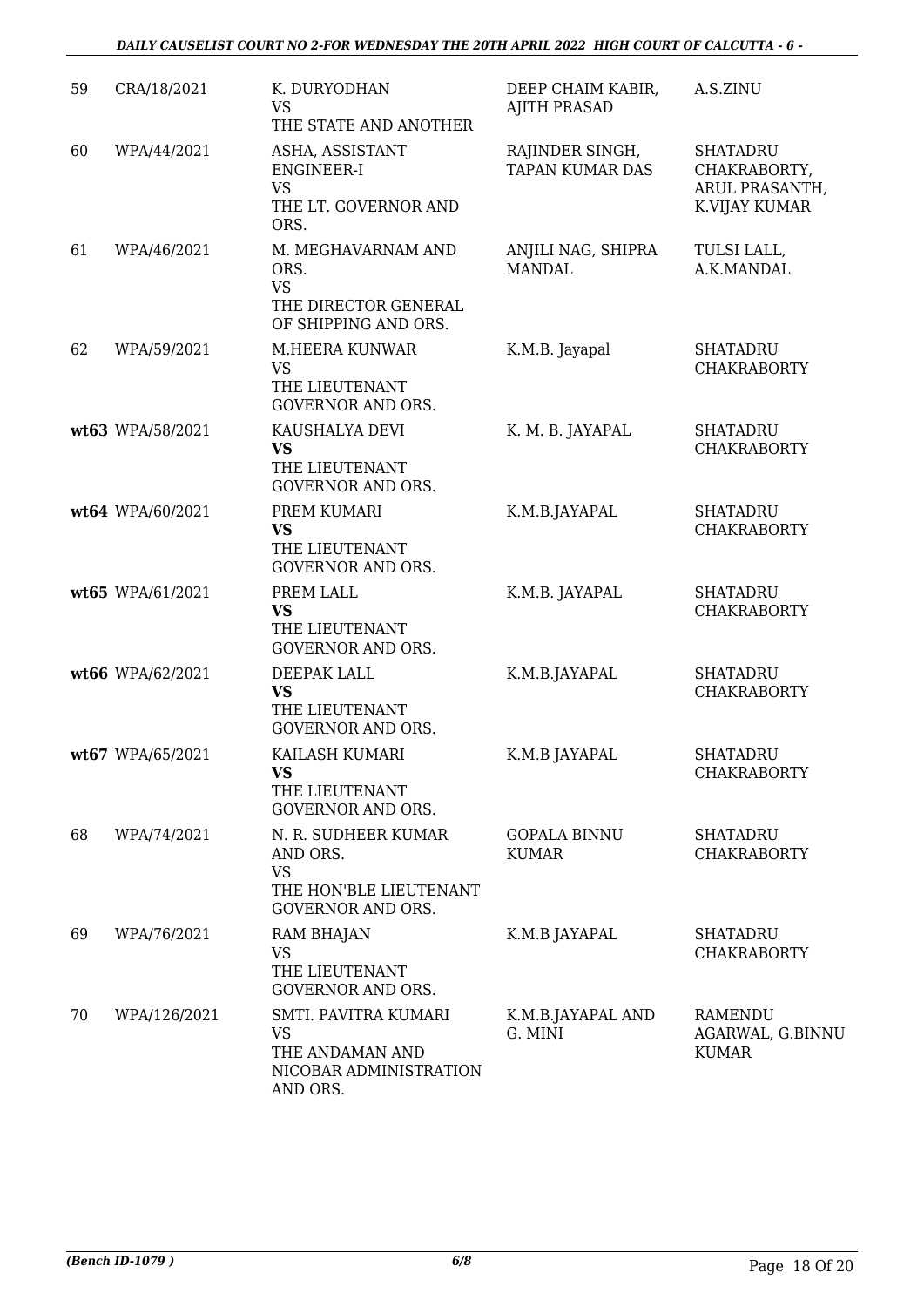| 71 | WPA/135/2021 | <b>GANGA DIN</b><br><b>VS</b><br>THE ANDAMAN AND<br>NICOBAR ADMINISTRATION<br>AND ORS.                                         | K.M.B.JAYAPAL,<br>G.MINI                | <b>AJAY KUMAR</b><br><b>MANDAL</b>                           |
|----|--------------|--------------------------------------------------------------------------------------------------------------------------------|-----------------------------------------|--------------------------------------------------------------|
| 72 | WPA/150/2021 | SMTI. E. SHYAMALA<br><b>VS</b><br>THE TEHSILDAR AND ORS.                                                                       | VISHAL KR. BISWAS,<br><b>ANJILI NAG</b> | <b>SHATADRU</b><br><b>CHAKRABORTY</b>                        |
| 73 | WPA/194/2021 | ANDAMAN SARVAJANIK<br>NIRMAN VIBAGH MAZDOOR<br><b>SANGH AND ANOTHER</b><br><b>VS</b><br>THE LT. GOVERNOR AND<br><b>OTHERS</b>  | <b>G.BINNU KUMAR</b>                    | SALIM MOHAMMED,<br><b>V.D.SIVABALAN</b>                      |
| 74 | WPA/199/2021 | SHONA LAVALAI ROY AND<br><b>ANOTHERS</b><br><b>VS</b><br>THE ANDAMAN AND<br>NICOBAR ADMINISTRATION<br><b>AND OTHERS</b>        | KMB JAYAPAL, G MINI                     | ARUL PRASANTH                                                |
| 75 | WPA/222/2021 | P.AMEENA KUTTY<br><b>VS</b><br>ANDAMAN AND NICOBAR<br>ADMINISTRATION AND<br>ORS.                                               | MOHAMMED<br><b>TABRAIZ</b>              | <b>RAMENDU</b><br><b>AGARWAL</b>                             |
| 76 | WPA/245/2021 | DR.MANGESH ANANDRAO<br><b>BANKAR</b><br><b>VS</b><br>THE CHAIRMAN, ANIMERS                                                     | <b>GOPALA BINNU</b><br><b>KUMAR</b>     | <b>RAMENDU</b><br><b>AGARWAL</b>                             |
| 77 | WPA/252/2021 | M/S SREEHRI FABRICATOR<br><b>AND ANR</b><br><b>VS</b><br>UNION OF INDIA AND ORS.                                               | <b>ABIR LAL</b><br><b>CHAKRAVORTI</b>   |                                                              |
| 78 | WPA/255/2021 | KALPANA GOLDER<br>VS.<br>THE ANDAMAN AND<br>NICOBAR ADMINISTRATION<br><b>AND OTHERS</b>                                        | <b>GOPALA BINNU</b><br><b>KUMAR</b>     | <b>SHATADRU</b><br>CHAKRABORTY,<br>RAMENDU<br><b>AGARWAL</b> |
| 79 | WPA/256/2021 | <b>SHANKER CH. DAS</b><br><b>VS</b><br>THE ANDAMAN AND<br>NICOBAR ADMINISTRATION<br><b>AND OTHERS</b>                          | <b>GOPALA BINNU</b><br><b>KUMAR</b>     | <b>SHATADRU</b><br><b>CHAKRABORTY</b>                        |
| 80 | WPA/261/2021 | M/S RIFLEX INDUSTRIES<br>PVT. LTD. (UNIT-V) AND<br><b>ANOTHER</b><br><b>VS</b><br>THE LIEUTENANT<br><b>GOVERNOR AND OTHERS</b> | <b>ANJILI NAG</b>                       | <b>SHATADRU</b><br>CHAKRABORTY,<br>RAMENDU<br><b>AGARWAL</b> |
| 81 | WPA/27/2022  | A. SUBRAMANIAM<br><b>VS</b><br>THE LIEUTENANT<br><b>GOVERNOR AND OTHERS</b>                                                    | <b>GOPALA BINNU</b><br><b>KUMAR</b>     | <b>ARUL PRASANTH</b>                                         |